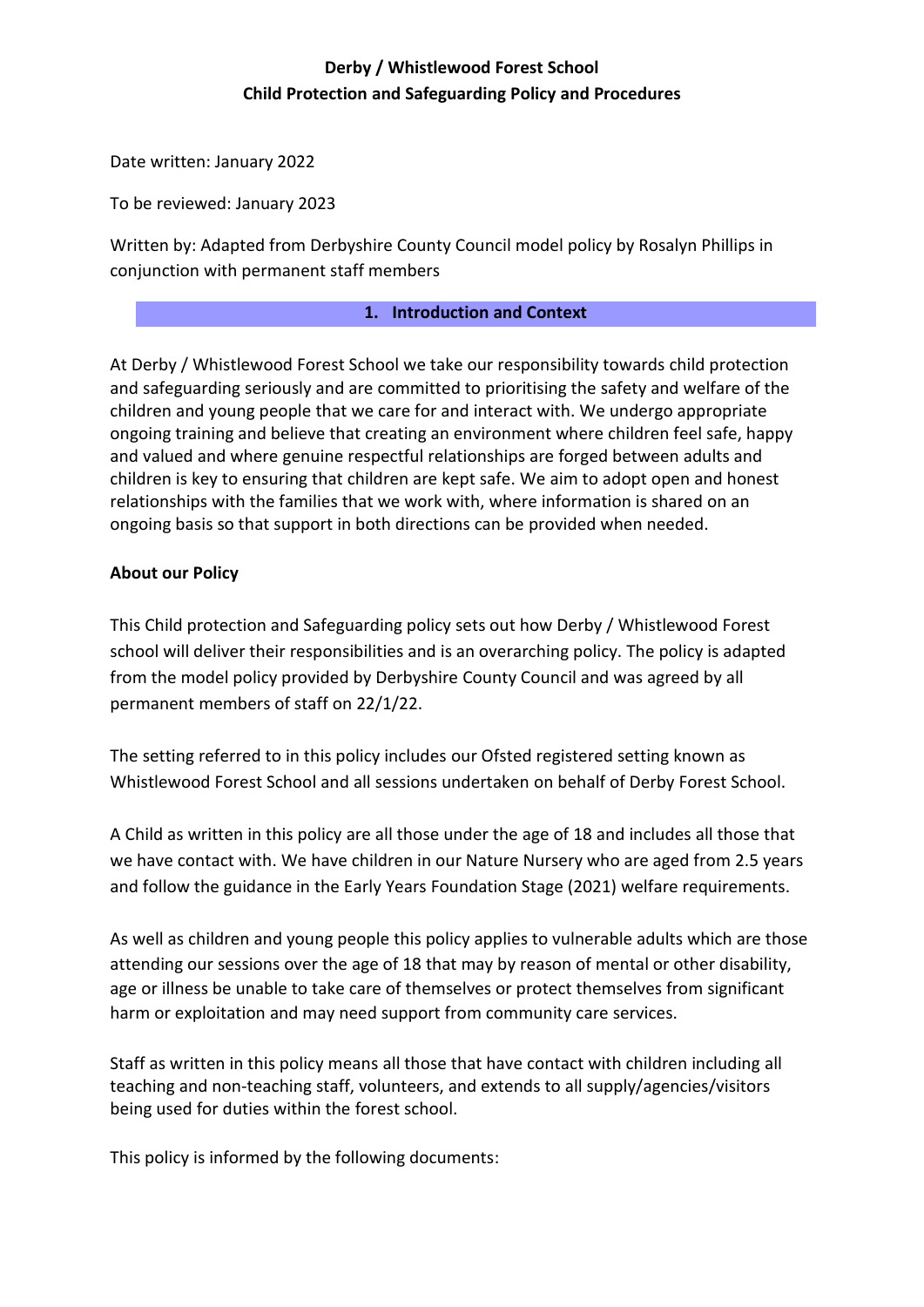• ['Working Together to Safeguard Children' \(](https://www.gov.uk/government/publications/working-together-to-safeguard-children--2)updated 2020) which is statutory guidance to be read and followed by all those providing services for children and families, including those in education.

• ["Keeping Children Safe in Education"](https://www.gov.uk/government/publications/keeping-children-safe-in-education--2) 1 Sept 2021 which is the statutory guidance for Schools and Colleges.

• ["What to do if worried a child is being abused" \(March 2015\)](https://www.gov.uk/government/publications/what-to-do-if-youre-worried-a-child-is-being-abused--2)

• ["Information Sharing: Advice for practitioners](https://www.gov.uk/government/publications/safeguarding-practitioners-information-sharing-advice) providing safeguarding services to children, young people, parents and carers (July 2018)

• [Revised Prevent duty guidance: for England and Wales -](https://www.gov.uk/government/publications/prevent-duty-guidance/revised-prevent-duty-guidance-for-england-and-wales) GOV.UK [\(www.gov.uk\)](https://www.gov.uk/government/publications/prevent-duty-guidance/revised-prevent-duty-guidance-for-england-and-wales) (April 2021)

• [https://www.gov.uk/government/publications/early-years-foundation-stage](https://www.gov.uk/government/publications/early-years-foundation-stage-framework--2)[framework--2](https://www.gov.uk/government/publications/early-years-foundation-stage-framework--2)

• [https://www.gov.uk/government/publications/early-years-inspection](https://www.gov.uk/government/publications/early-years-inspection-handbook-eif/early-years-inspection-handbook-for-ofsted-registered-provision-for-september-2021)[handbook-eif/early-years-inspection-handbook-for-ofsted-registered-provision-for](https://www.gov.uk/government/publications/early-years-inspection-handbook-eif/early-years-inspection-handbook-for-ofsted-registered-provision-for-september-2021)[september-2021](https://www.gov.uk/government/publications/early-years-inspection-handbook-eif/early-years-inspection-handbook-for-ofsted-registered-provision-for-september-2021)

• [Sexual Violence and Harassment](https://www.gov.uk/government/publications/sexual-violence-and-sexual-harassment-between-children-in-schools-and-colleges) between children in schools and colleges, Sept 2021

[The Role of the Designated Teacher](https://www.gov.uk/government/publications/designated-teacher-for-looked-after-children) for Looked After and Previously Looked after children, Feb 2018

# **Our Principles**

Safeguarding arrangements at this setting are underpinned by these key principles:

- Safeguarding is everyone's responsibility: all Staff should play their full part in keeping children, young people and vulnerable adults safe.
- We aim to work in partnership and have an important role in multi-agency safeguarding arrangements as set out by latest Working Together guidance.
- That all Staff have a clear understanding regarding abuse and neglect in all forms; including how to identify, respond and report. This also includes knowledge in the process for allegations against professionals. Staff, should feel confident that they can report all matters of Safeguarding in the setting where the information will be dealt with swiftly and securely, following the correct procedures with the safety and wellbeing of the children in mind at all times.
- We aim to operate a child-centred approach: a clear understanding of the needs, wishes, views and voices of children and will actively seek out and promote this.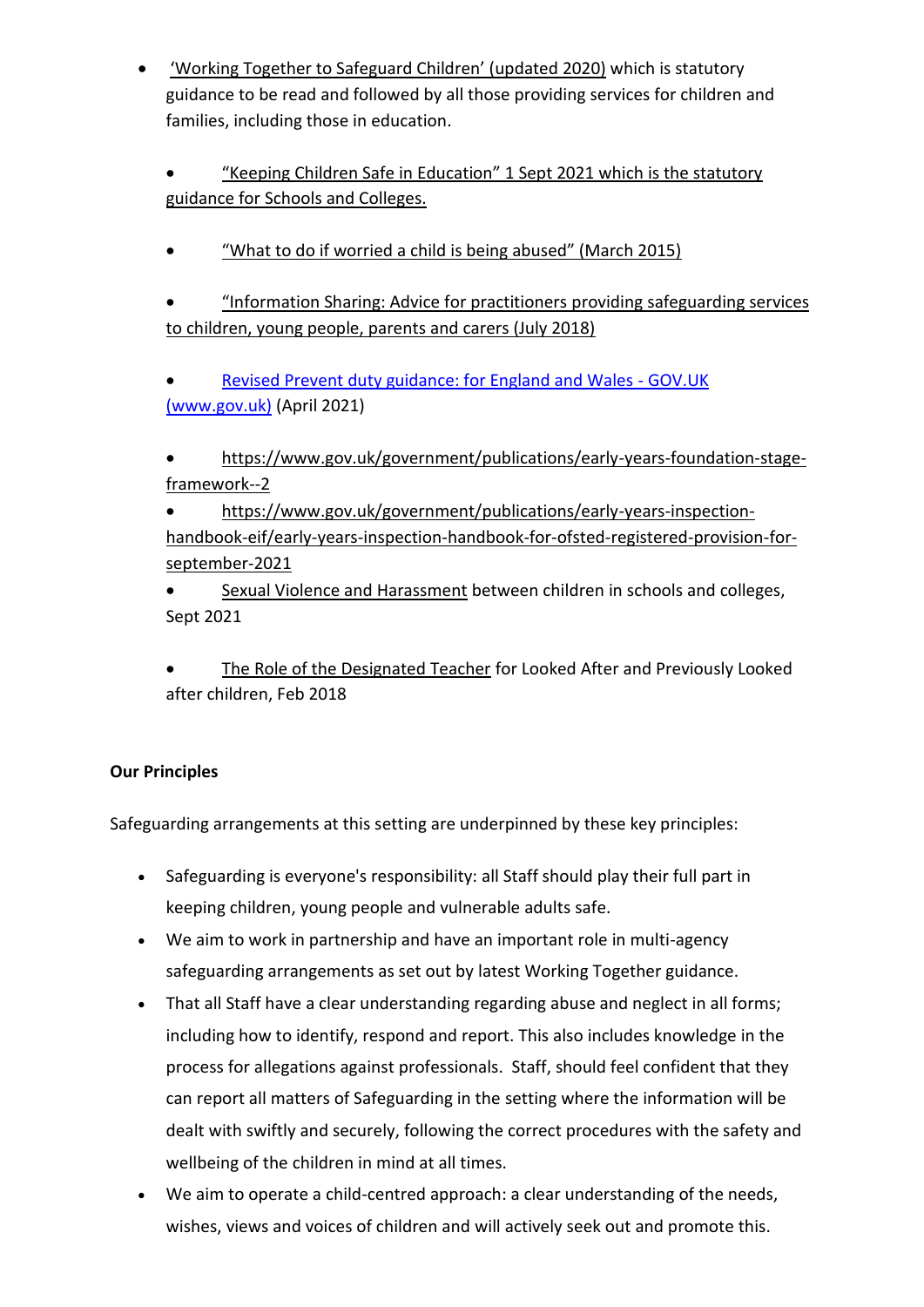Working Together defines safeguarding children and promoting their welfare is defined as:

- Protecting children from maltreatment.
- Preventing impairment of children's health or development.
- Ensuring that children are growing up in circumstances consistent with the provision of safe and effective care.
- Taking action to enable all children to have the best outcomes.

This setting will work in partnership with the Derby and Derbyshire Safeguarding Children Partnership and follow relevant local arrangements, policies and procedures as set out under the local safeguarding partnership arrangements.

We will ensure that our parents/carers know about our principles, vision, and ethos in Safeguarding by publishing this policy on our website.

#### **2. Safeguarding Roles and Responsibilities**

All Staff who have contact with a child, including volunteers, have responsibility for:

- Listening to, and seeking out, the views, wishes and feelings of children and can demonstrate this in their practice.
- Being alert to the signs of abuse, including specific issues in Safeguarding and their need to refer any concerns to the Safeguarding Designated Lead(s) in the setting.
- Knowing that the setting Designated Safeguarding Lead is Rosalyn Phillips who is also responsible for Child in Care / Looked After Children, SEN/D and Anti- Bullying.
- Being aware of safer working practices.
- Being aware of the setting's Whistle Blowing procedures and where to obtain further information, advice, and support as laid out on our website
- Sharing information and working together with agencies such as health and the police to provide children and young people with the help and support they need.
- Supporting pupils who have been abused in accordance with his/her Child Protection Plan.
- Children who go missing from school and particularly those where it is believed a child is leaving the country.
- Identifying children in the setting who may be vulnerable to criminal and sexual exploitation; including trafficking and knowing about what action to take, referring into children's services and or the police.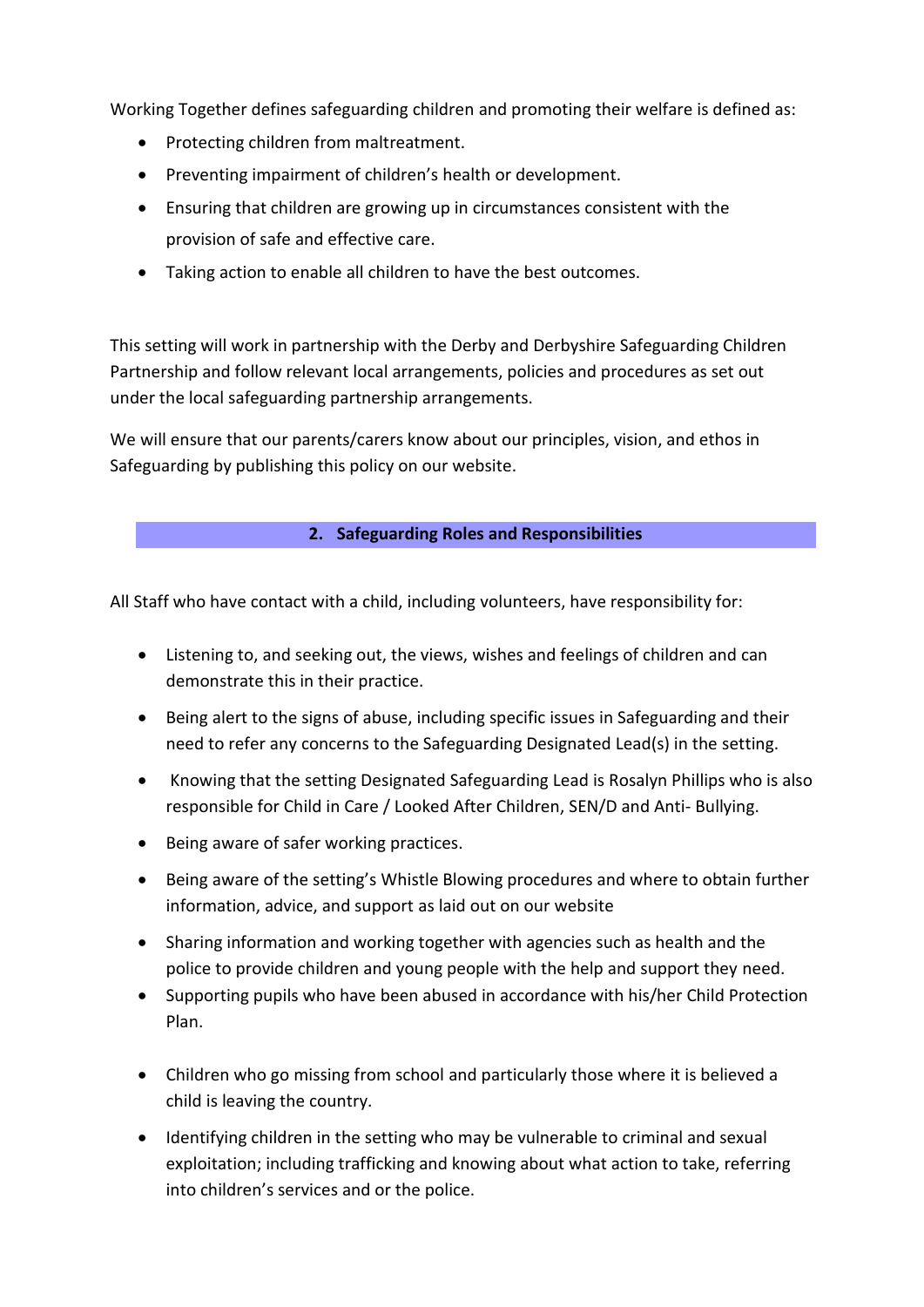- Recognising that Home Educated Children can be more vulnerable than other children
- Recognising that looked After Children and care leavers are more vulnerable than other children, and ensuring their needs are acknowledged and met by working with the allocated Social worker.
- Children identified as SEND can be more vulnerable and may not be able to recognise abuse, abusive situations or protect themselves from significant harm and exploitation.
- When using reasonable force this is in line with national guidelines and considers individual pupil needs and risk management /care plans and about SEND.
- Identifying a young carer and ensure they are supported and signposted to organisations that can help them.
- Recognising that a child may be homeless and obtaining the necessary help and support to help them continue in education.
- Identifying a child may be privately fostered and they have a duty to notify Children's Services if it is thought or known they are being privately fostered or their living arrangements appear ambiguous.
- Being aware of what is extremism in all its forms, including ideologies and race hate. Therefore, understanding their duties under the Prevent system.
- Recognising that children can abuse other children or their peers. That this may constitute sexual violence and/or harassment and is a child protection concern requiring action and reporting.
- Recognising emotional and mental health needs in children when children are struggling to seek advice and support including signposting to health agencies and organisations who can assist.
- Ensuring that their Child Protection training is up to date and undertaking refresher/updated training regularly.

# **2. Types of Abuse/signs of Abuse/Specific Safeguarding Issues**

### **Child Abuse**

We acknowledge that there are four types of child abuse as defined in 'Working Together to Safeguard Children' (2018) which are also defined in the 'Keeping Children Safe in Education Statutory Guidance (2021). Details of this can be found in the Appendix B at the rear of this document.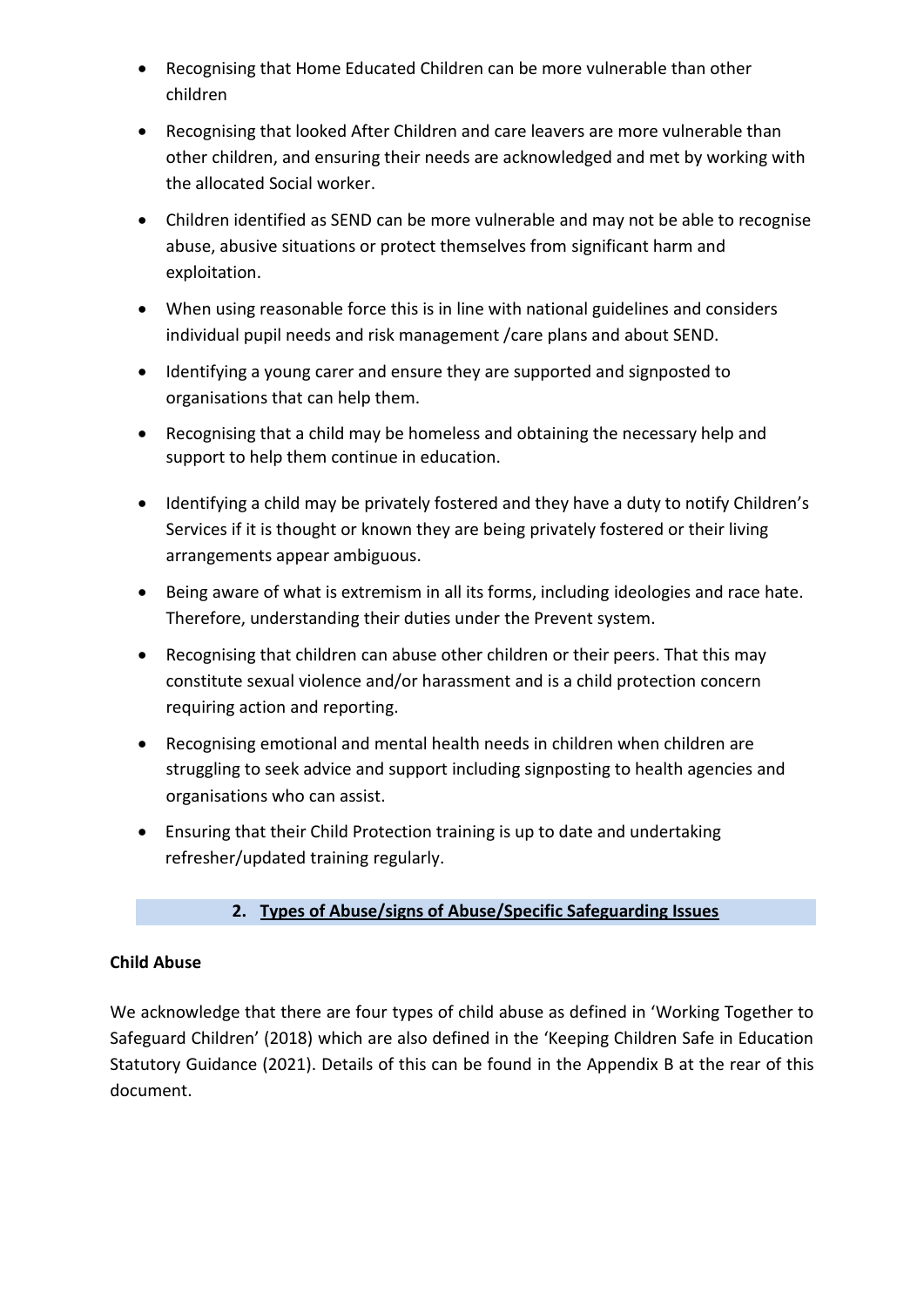This setting understands that there are indicators of child abuse; however, these should not be considered as a definitive list, but used when considering the possibility of abuse in children. A full explanation of indicators is in Appendix C.

This setting understands that there are specific safeguarding issues, which we will ensure all Staff will be trained to understand, identify, report, and monitor these concerns. These include:

- Bullying including cyber bullying and cyber crime
- Children at risk of exploitation including child sexual exploitation
- Child sexual abuse within the family
- Compromised parenting, particularly in relation to babies and very young children
- Domestic Abuse and teenage relationship abuse
- Fabricated or induced illness
- Faith abuse
- Forced marriage, Female Genital Mutilation (FGM) and breast ironing
- Gangs, youth violence and trafficking
- Gender based violence/Violence against women and girls (VAWG)
- Hate including race hate, discrimination, including LGBTQI+
- Mental Health
- Missing children from education and home
- Online abuse/Sexting/harassment
- Private Fostering
- Preventing Radicalisation
- Substance and alcohol abuse

#### **Domestic Abuse**

Domestic Abuse is rarely a one-off incident, but a pattern of power and control. It is any threatening behaviour, violence or abuse between adults who are, or have been in a relationship, or between family members. It can be psychological, physical, sexual, financial, or emotional abuse.

Children living with Domestic Abuse in their home or who are caught up in incidents of Domestic Abuse, are victims, and this can seriously harm children and young people. Some children are physically harmed as they can get caught up in the incident, some children are witnesses to the abuse, or hear the abuse. The impact on children living in a household where there is Domestic Abuse is likely to influence their development and social skills. We will treat any disclosure of information relating to Domestic Abuse as a Safeguarding concern and we will follow local Safeguarding Procedures.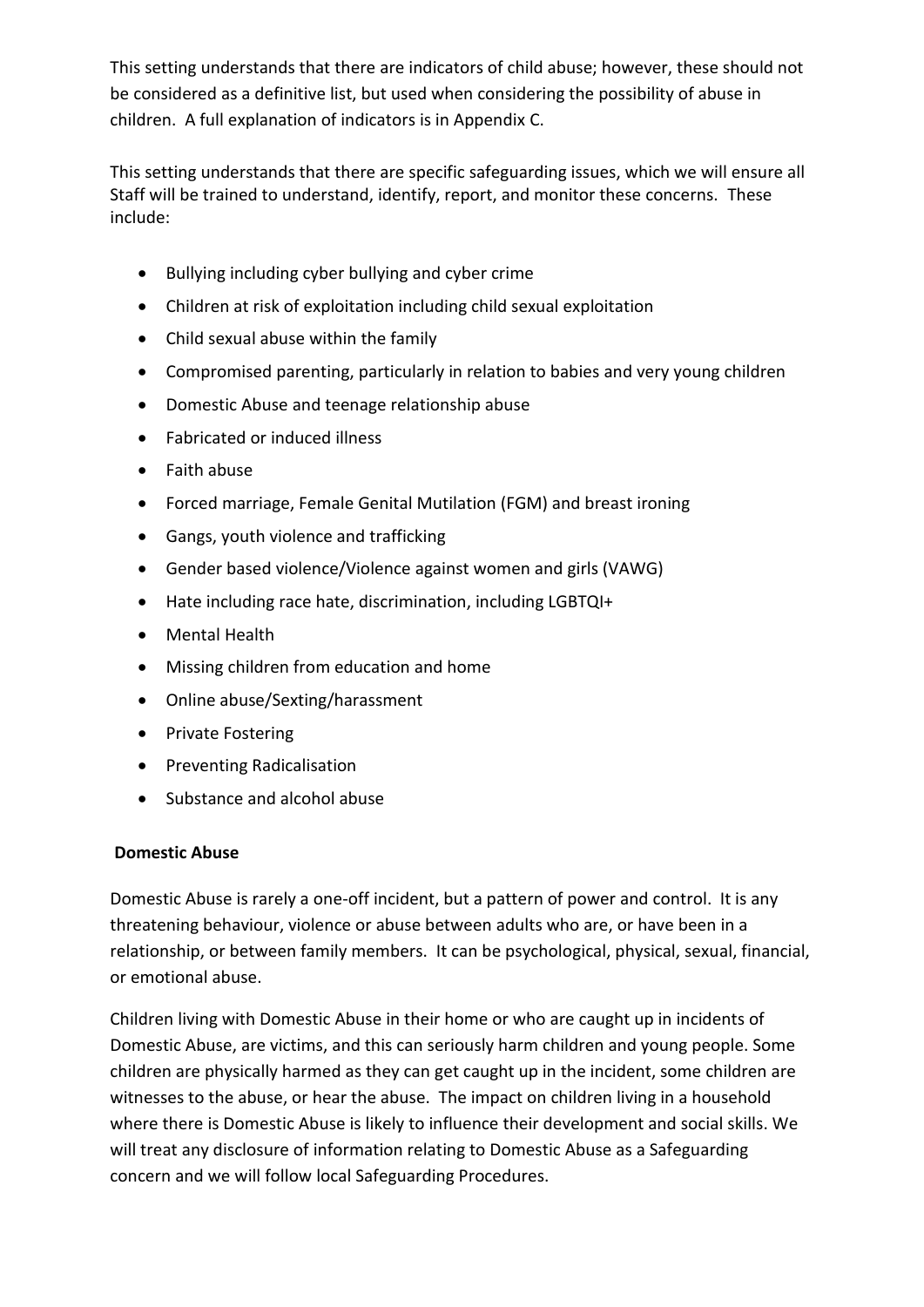We acknowledge the [Domestic Abuse Act, 2021](https://www.gov.uk/government/publications/domestic-abuse-bill-2020-factsheets/domestic-abuse-bill-2020-overarching-factsheet) and will work with its new powers when working with our staff, all children and their families, where we believe Domestic Abuse is a feature and children are living with Domestic Abuse.

Teenagers aged 16/17 in a relationship are protected by Domestic Abuse Safeguarding Procedures and the law. If we are aware that any information received about such a concern, should be treated as a Safeguarding concern and follow our Safeguarding processes.

The Multi-Agency Risk Assessment Conference (MARAC) is a multi-agency approach in managing cases of Domestic Abuse and where children are residing, the victim will be seen as high risk of serious harm/ homicide. A Multi-Agency response is essential in ensuring that victims and their families are as safe as possible.

This setting recognises this process and that as a partner they can make a referral into [MARAC,](https://www.saferderbyshire.gov.uk/what-we-do/domestic-abuse/staff-guidance/adults/marac/multi-agency-risk-assessment-conference.aspx) based on information provided to them by a child, parent/carer.

## **Emotional/Mental Health and Wellbeing**

All Staff should also be aware that mental health problems can, in some cases, be an indicator that a child has suffered or is at risk of suffering abuse, neglect or exploitation. Staff are well placed to observe children day-to-day and identify those whose behaviour suggests that they may be experiencing a mental health problem or be at risk of developing one.

Where children have suffered abuse and neglect, or other potentially traumatic adverse childhood experiences, this can have a lasting impact throughout childhood, adolescence and into adulthood. It is key that staff are aware of how these children's experiences, can impact on their mental health, behaviour, and education.

We acknowledge many children will have periods of feeling anxious, afraid and upset, and can develop phobias. However, some children will experience this more frequently.

Undertaking a coordinated and evidence-informed approach to mental health and wellbeing leads to improved emotional health and wellbeing in children, and greater readiness to learn, improved attendance, attention, behaviour, and attainment.

We will provide information and signposting services to children and parents. If Staff have an emotional or mental health concern about a child we will respond to the concern, inform, and discuss our concerns with parents/carers and seek ways to support the child in and out of the setting.

### **Online Safety, Cyber safety**

At forest school children do not have unsupervised access to the internet whilst in our setting but we are aware of the issues around online / cyber safety and if we have any concerns around this will treat this as we would other safeguarding concerns by following the procedures outlined elsewhere in this policy.

This could include a range of online safety issues such as: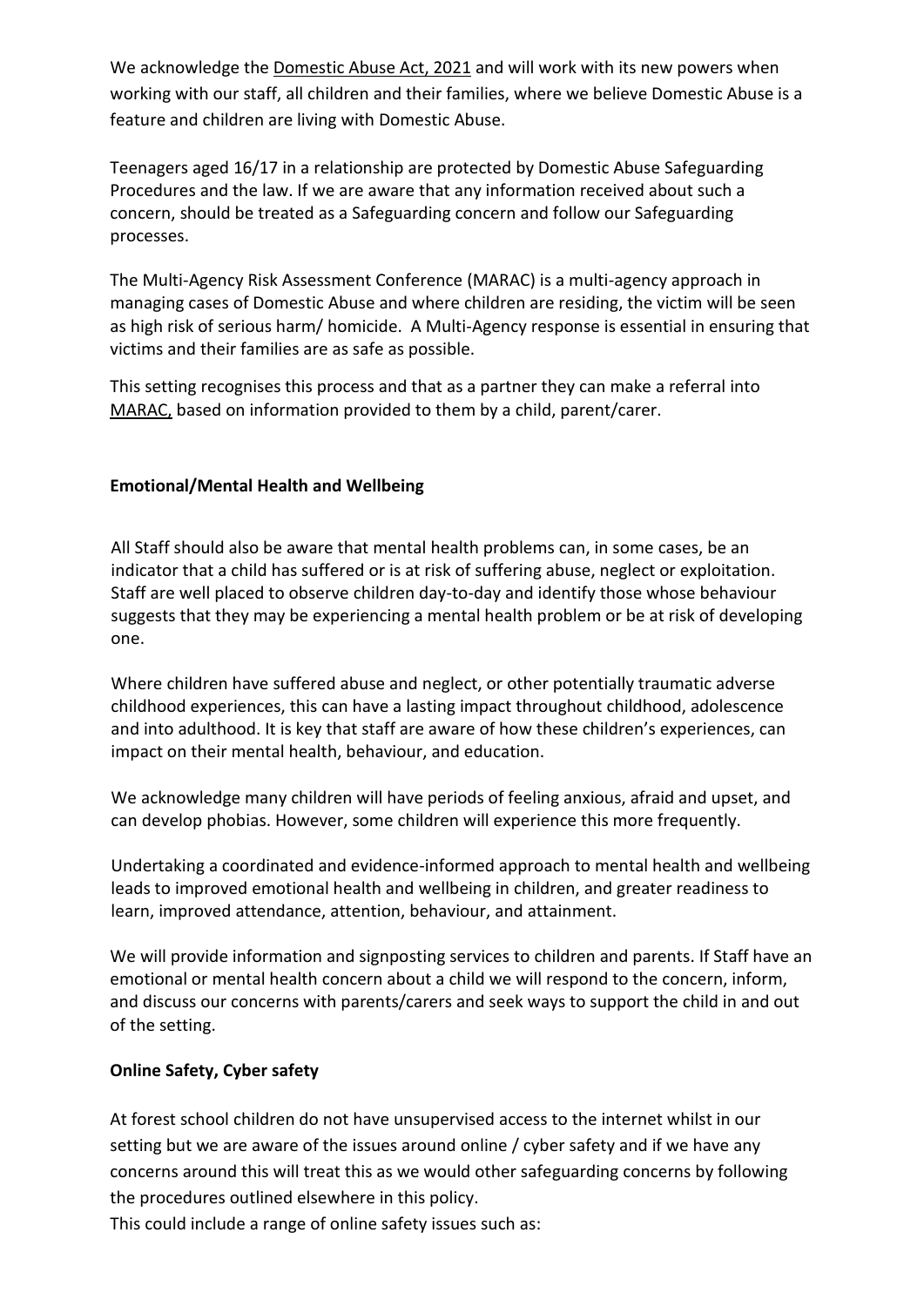- fraud and scams
- copycat websites, phishing e-mails
- identity theft
- cyberbullying/trolling, cyberstalking,
- online grooming, online radicalisation,
- offensive/illegal content including race hate
- child sexual exploitation online
- Youth produced sexual imagery (sexting, nudes, semi-nudes)
- Using social media platforms.

Cyber Security is a growing Safeguarding concern and we recognise the need to have procedures to ensure networks, data and systems are protected against Cyber threats and help keep staff and pupils safe

## **The Criminal Exploitation of Children:**

We will train all staff to recognise signs which may indicate criminal exploitation and to identify children in the school/setting who may be at risk and to report this.

Criminal exploitation is child abuse where children under 18 or those classed as a vulnerable adult are manipulated and coerced into committing crimes.

County Lines is the police term for urban gangs exploiting young people into moving drugs from a hub, normally a large city, into other markets - suburban areas and market and coastal towns and using dedicated mobile phone lines or "deal lines".

Cuckooing is a practice where people take over a person's home and use the property to facilitate exploitation. There are different types of cuckooing:

Using the property to deal, store or take drugs

Using the property for sex work

Taking over the property as a place for them to live

Taking over the property to financially abuse the tenant

The most common form of cuckooing is where drug dealers take over a person's home and use it to store or distribute drugs. Children living in these properties are at risk of neglect and other types of abuse.

Signs which may indicate criminal exploitation:

- Persistently going missing from school or home and / or being found out-of-area;
- Unexplained acquisition of money, clothes, or mobile phones
- Excessive receipt of texts /phone calls
- Relationships with controlling /older individuals or groups
- Leaving home / care without explanation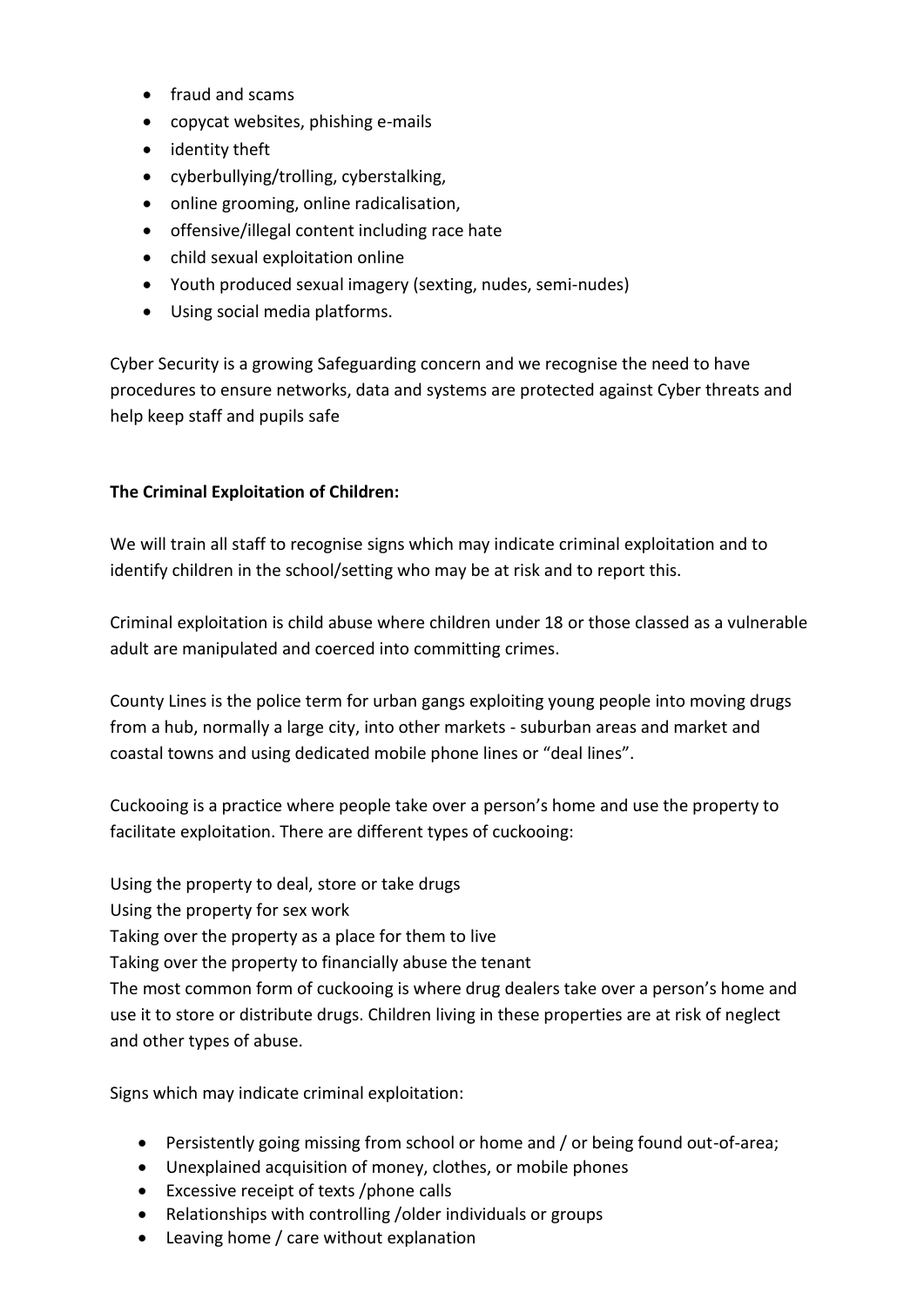- Suspicion of physical assault /unexplained injuries
- Parental concerns
- Carrying weapons
- Significant decline in school results / performance
- Gang association or isolation from peers or social networks
- Self-harm or significant changes in emotional well-being

Criminal exploitation of children is a Safeguarding concern and will require a discussion with the Designated Safeguarding Lead who will seek advice from agencies and professionals; including, reference to the reference to the Local Safeguarding Partnership procedures. This will mean a referral into the Police and Starting Point and supporting the child in a sensitive manner.

### **The Sexual Exploitation of Children:**

Child Sexual Exploitation (CSE) is a type of child sexual abuse. It occurs where an individual or group takes advantage of an imbalance of power to coerce, manipulate or deceive a child or young person under the age of 18 into sexual activity.

It can occur online, and many young people can be persuaded or forced to have sexual conversations by text or online, send or post sexually explicit images of themselves, take part in sexual activities via a webcam or smartphone.

Children and young people in sexually exploitative situations and relationships are persuaded or forced to perform sexual activities or have sexual activities performed on them in return for gifts, drugs, money, or affection.

All suspected or actual cases of CRE/CSE are a Safeguarding concern in which safeguarding procedures will be followed and this will include a referral to the police and children's services.

### **Forced Marriage/ Honour based Violence and Female Genital Mutilation (Child Protection)**

This setting knows about a mandatory reporting duty for all staff to report to the police where it is believed an act of FGM has been carried out on a girl under 18 in the UK

All suspected or actual cases of FGM are a Safeguarding concern in which Safeguarding procedures will be followed. This will include a referral to the police. If any staff are concerned about a pupil, they will refer to the Safeguarding Designated Lead/s within the setting. The Designated Safeguarding Lead will refer into Children's Services. This will also apply to suspicions of a child been subject to threats of honour-based violence or breast ironing.

#### **Prevent and Counter Terrorism**

Early years providers serve arguably the most vulnerable and impressionable members of society. The Early Years Foundation Stage (EYFS) makes clear that to protect children in their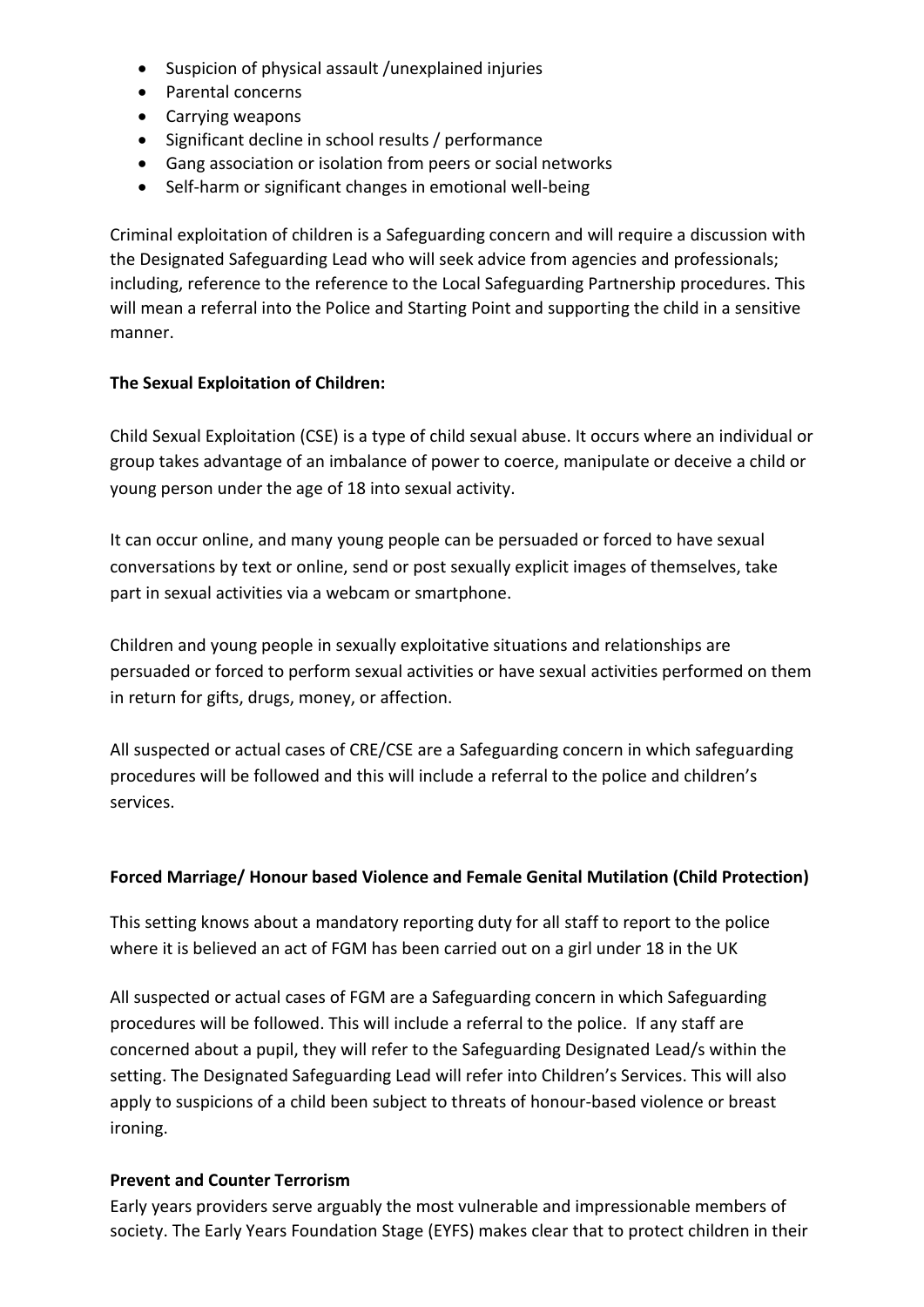care, providers must be alert to any safeguarding and child protection issues in the child's life at home or elsewhere (paragraph 3.4 EYFS).

The early years and childcare setting will ensure all staff adhere to their duties under "Prevent", as detailed in the Prevent guidance April 2021 to have due regard to prevent people from becoming drawn into terrorism. The manager will:

- Establish or use existing mechanisms for understanding the risk of extremism;
- Ensure staff understand the risk and build capabilities to deal with issues arising
- Communicate the importance of the duty;
- Ensure all staff / volunteers implement the duty.

If we have a non-urgent Prevent concern we can seek advice by email from: [ctp-em](mailto:ctp-em-prevent@derbyshire.pnn.police.uk)[prevent@derbyshire.pnn.police.uk](mailto:ctp-em-prevent@derbyshire.pnn.police.uk) or [prevent@derbyshire.gov.uk](mailto:prevent@derbyshire.gov.uk) 

(Derbyshire Police 101- can also route non urgent referrals through to the PREVENT Team) We will follow the setting's safeguarding procedures and complete a Prevent referral form found using the following link: **Prevent referrals (saferderbyshire.gov.uk)** 

If this is an *urgent* child protection concern, the setting will call Starting Point on 01629 533190 immediately. A Prevent related referral will then trigger triage for the police's Prevent Team and Channel. *(If the setting has children not living in Derbyshire, we will refer into the relevant social care service for that child and/or the police).*  The setting meets the requirements of the Prevent Duty by: -

• **Risk assessment** – staff should be alert to changes in children's behaviour which could indicate that they may be in need of help or protection and report concerns via the safeguarding procedures.

• **Training** – It is essential that staff are able to identify children who may be vulnerable to radicalisation and know what to do when they are identified.

**Partnership working** – The Prevent Duty builds on existing local partnership arrangements for safeguarding and also works to build close links with parents to be able to offer support and guidance, as they are in a key position to spot signs of radicalisation

The setting supports children to build resilience to radicalisation by promoting Fundamental British Values and enabling them to challenge extremism. Effective practice prevents and tackles the use of derogatory language which is directed towards disabled people or is homophobic, sexist or racist. All incidents of discrimination and racism will be logged.

We are aware that Early Education Funding regulations in England have been amended to ensure that providers who fail to promote the fundamental British Values of democracy, the rule of law, individual liberty and mutual respect and tolerance for those with different faiths and beliefs do not receive funding from local authorities for the free Early Years entitlement.

Under the Equality Act 2010 the practice and principles of equality and diversity are effectively promoted in an age appropriate way. Stereotypical behaviours are routinely challenged, and differences are respected as outlined in the Equal Opportunity and Diversity policy on our website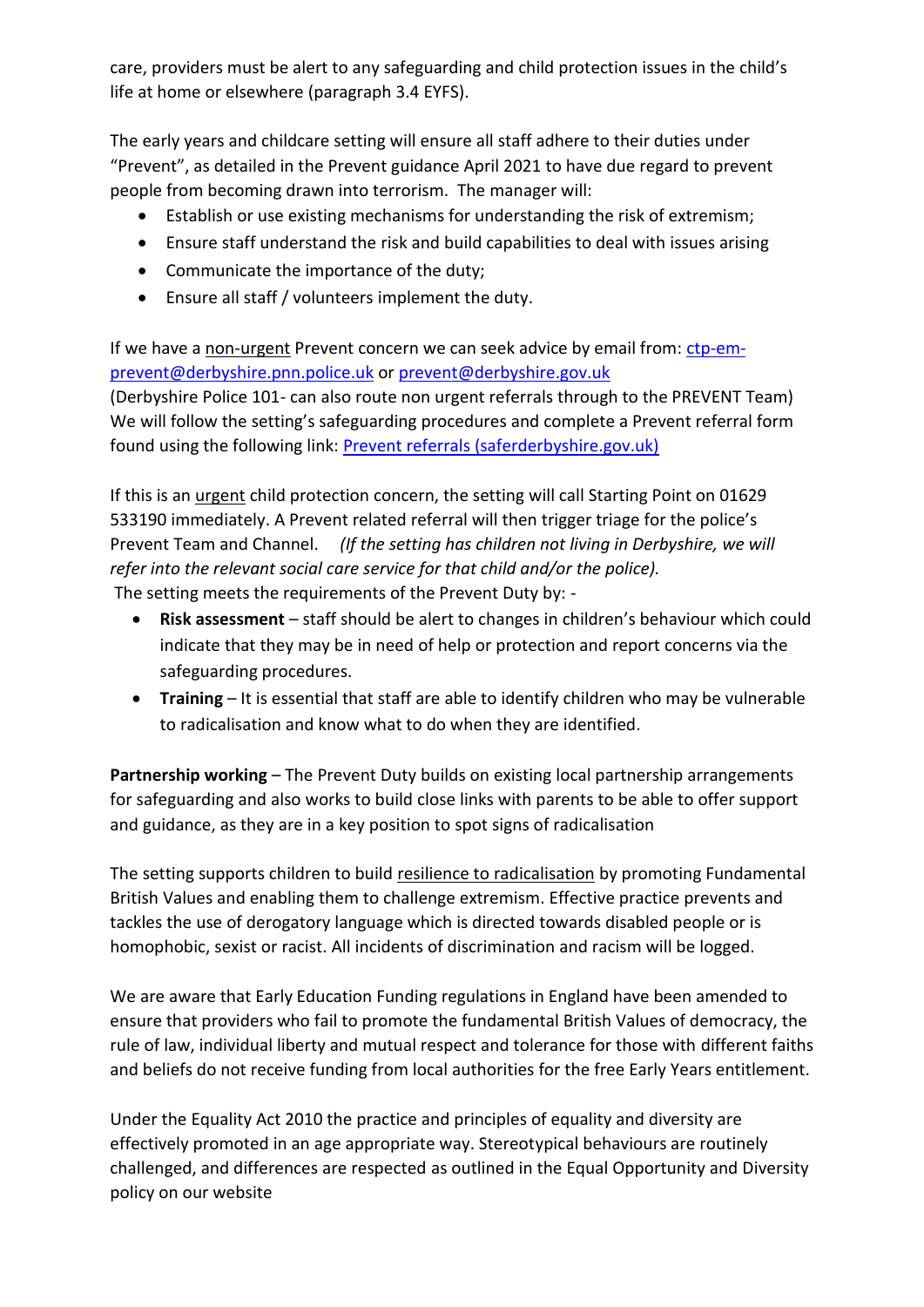#### **Peer on Peer abuse, Sexual Violence and Harassment**

Peer on peer abuse applies when there is an allegation or suspicion that a child has abused or is at risk of abusing another child or adult, including:

- Within their household (for example sibling abuse or violence towards parents/carers); and
- Outside of the child's immediate household.
- Education or community settings
- On-line/off-line or both

Peer on peer abuse can take various forms and includes: serious bullying / cyber-bullying, relationship abuse, domestic abuse, child sexual exploitation, 'sexting' / youth produced sexual imagery, youth and serious youth violence, gang related activity, harmful sexual behaviour, and / or sexual violence / harassment.

We recognise that peer on peer abuse is often gender based. it is more likely that girls will be victims and boys' perpetrators. However, both can experience peer on peer abuse but are likely to experience it differently.

All suspicions or incidents of will be treated seriously and as a safeguarding concern and responded to. In all cases this will require a discussion with the Designated Safeguarding Lead who will consider a referral into the Police and Children's Services.

The following national and local guidance's can be used to assist us:

- [Sexual Violence and Sexual Harassment between Children in Schools and Colleges](https://www.gov.uk/government/publications/sexual-violence-and-sexual-harassment-between-children-in-schools-and-colleges)  [\(DfE\)](https://www.gov.uk/government/publications/sexual-violence-and-sexual-harassment-between-children-in-schools-and-colleges)
- [Keeping Children Safe in Education \(DfE\), part five.](https://www.gov.uk/government/publications/keeping-children-safe-in-education--2)
- [Sexting in Schools and Colleges: Responding to Incidents and Safeguarding Young](https://www.safeguardinginschools.co.uk/wp-content/uploads/2016/08/Sexting-in-schools-and-colleges-UKCCIS-August-2016.pdf)  [People \(GOV.UK\)](https://www.safeguardinginschools.co.uk/wp-content/uploads/2016/08/Sexting-in-schools-and-colleges-UKCCIS-August-2016.pdf)
- [The Derby and Derbyshire Safeguarding Children procedures, section, 1.6.1](https://derbyshirescbs.proceduresonline.com/index.htm)

We will ensure that we support both the alleged abuser/s and victim/s and can use a range of strategies tools and templates available to us, for example:

- [Derbyshire's Harmful sexual behaviour guidance](https://schoolsnet.derbyshire.gov.uk/site-elements/documents/keeping-children-safe-in-education/emerging-school-safeguarding-themes/peer-on-peer-abuse-guidance-for-schools-and-colleges.pdf)
- [Lucy Faithful Traffic Light Tool](https://www.parentsprotect.co.uk/traffic-light-tools.htm)
- Local intel and mapping tools and meetings e.g. LCP's local children's partnerships.
- [Risk management plans for alleged abusers](https://schoolsnet.derbyshire.gov.uk/keeping-children-safe-in-education/safeguarding-issues-for-schools-and-education-settings/harmful-sexual-behaviours-in-children-and-young-people.aspx)
- [Victim support plans for alleged victims](https://schoolsnet.derbyshire.gov.uk/keeping-children-safe-in-education/safeguarding-issues-for-schools-and-education-settings/harmful-sexual-behaviours-in-children-and-young-people.aspx)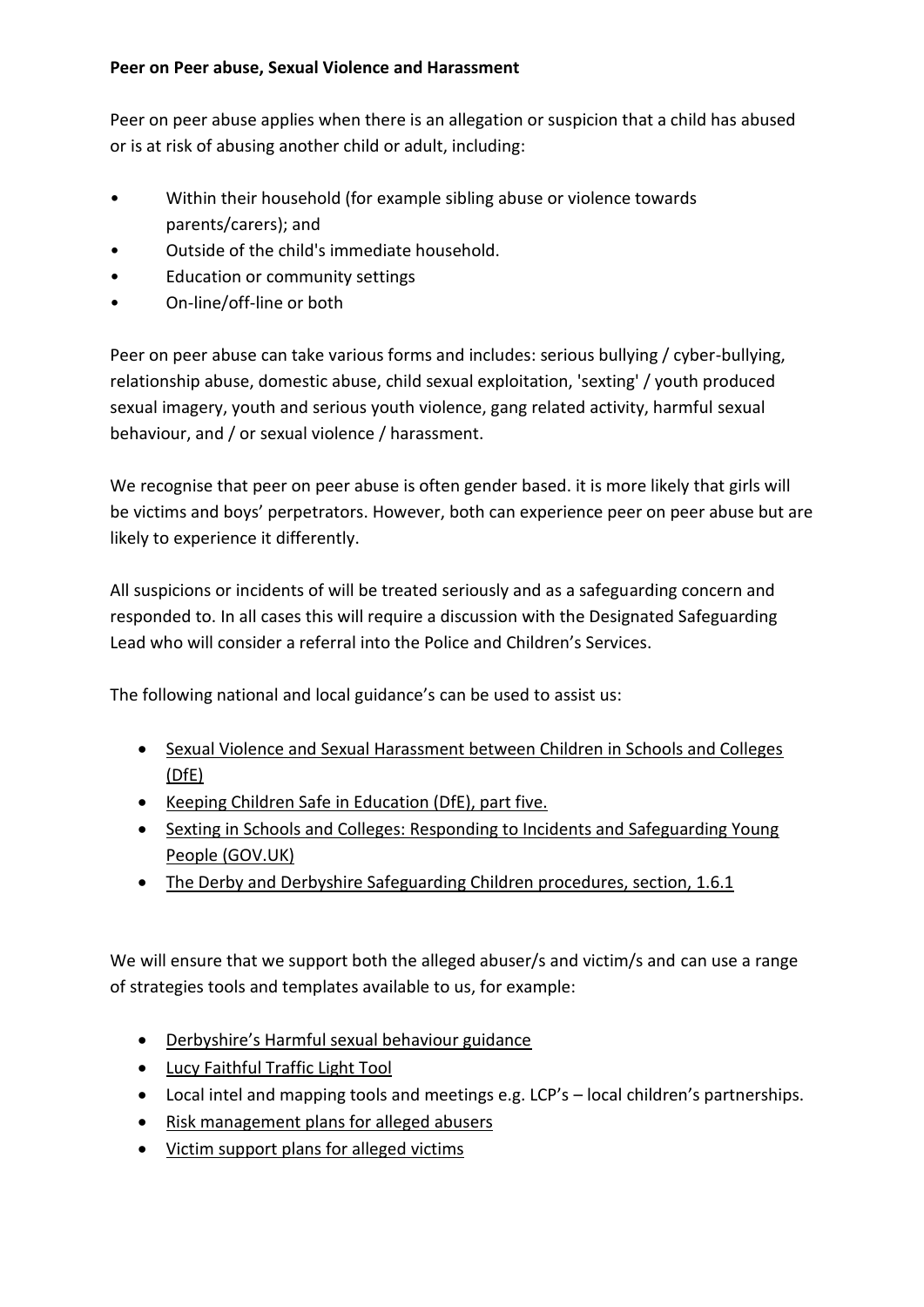We will work with partners for example, the police, health, children's services, and youth offending to help keep the child safe and feel protected. WE will seek advice for the child and signpost them to services.

## **Serious Violence/ Carrying Knifes/Offensive Weapons & Gang Culture**

We will work with partners for example the Police, local Safer Neighbourhood Teams, and Community Safety to identify any child or groups of children who may present as being involved in serious violence, gang, or knife culture.

### **3. Safeguarding Processes and Procedures**

Derby Forest School will deliver its responsibilities for identifying and acting on emerging needs, Early Help, Safeguarding and Child Protection in line with national and local policies and procedures. This setting will refer to and use the Safeguarding Policies and Procedures as set out by the [Derby and Derbyshire Safeguarding Children Partnership.](https://schoolsnet.derbyshire.gov.uk/keeping-children-safe-in-education/derby-and-derbyshire-safeguarding-children-partnership/derby-and-derbyshire-safeguarding-children-partnership.aspx)

Th[e Derby and Derbyshire Safeguarding Children Partnership Threshold Document](https://derbyshirescbs.proceduresonline.com/docs_library.html#guidance) is available on their website and will assist with identifying a level of need for a child and their family and with meeting their needs in Derby and Derbyshire. This document will be used to help identify the level of concern and any next course of action.

## **Children with Emerging Needs and those children who may require Early Help**

Staff work closely together to identify any potential need for Early Help for children and families with consideration for any child who:

- Is disabled and has specific additional needs.
- Has special educational needs.
- Is a young carer.
- Is a privately fostered child.
- Has returned home to their family from care.
- Is showing signs of engaging in anti-social or criminal behaviour.
- Is in a family circumstance presenting challenges for the child, such as substance abuse, adult mental health, domestic violence; and/or
- Is showing early signs of abuse and/or neglect.
- Is showing signs of emotional/mental ill health.
- Is showing signs of displaying behaviour or views that are extreme.
- Is misusing drugs or alcohol themselves:
- Not attending school or are at risk of exclusion from school.
- Frequently going missing/goes missing from care or from home.
- Is at risk of modern slavery, trafficking, exploitation, radicalised.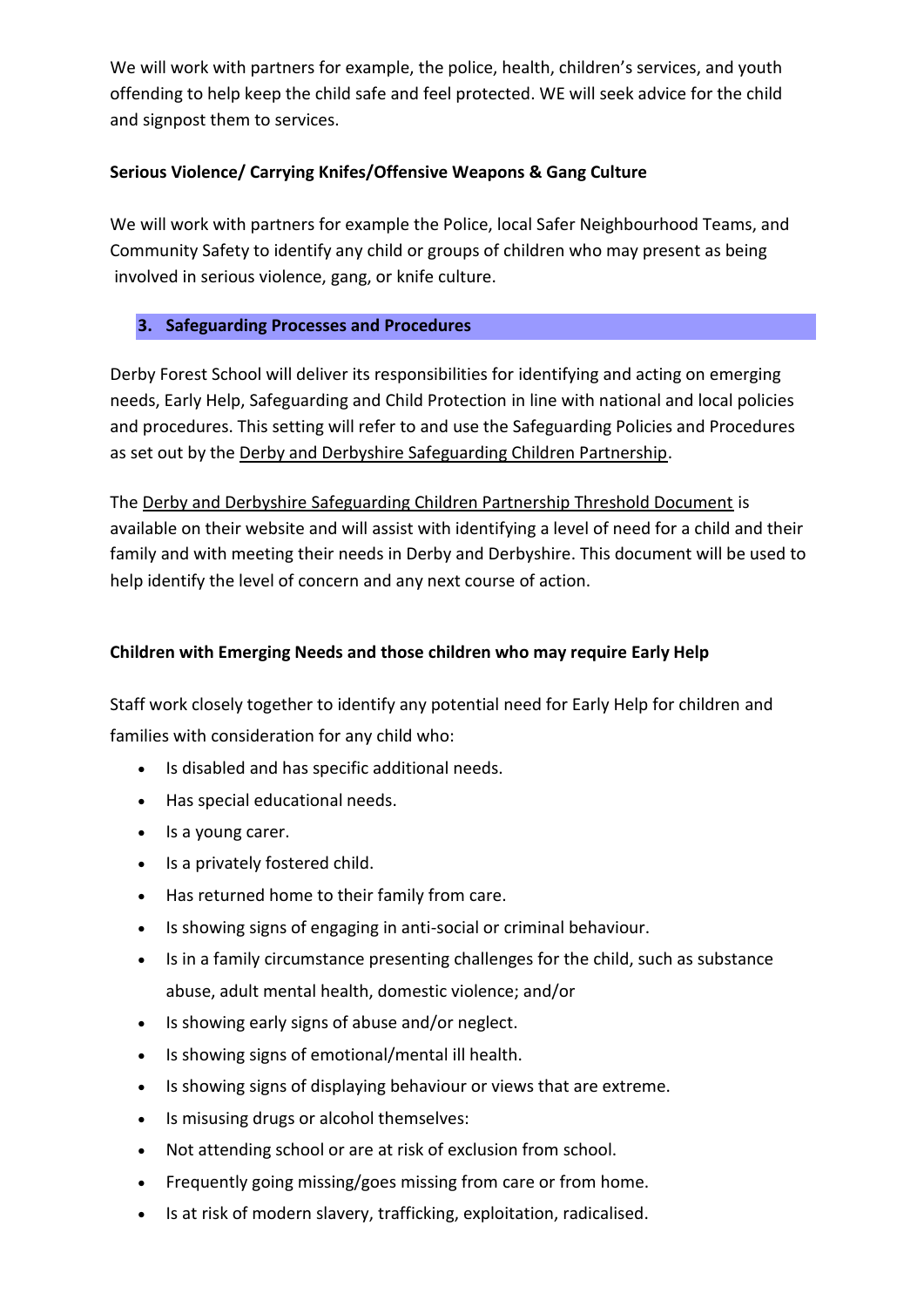• Not in education, training, or employment after the age of 16 (NEET).

We acknowledge that these children are more vulnerable. We will identify who these children are in the setting and will monitor their health, safety and wellbeing and ensure all staff know how to identify these children and to seek advice, help and support where needed.

The provision of Early Help Services should form part of a continuum of help and support to respond to the different levels of need of individual children and their families.

#### **Needs of Children with a Social Worker**

We recognise that children may need a Social Worker due to Safeguarding or welfare needs. Children may need this help due to abuse, neglect and complex family circumstances. A child's experiences of adversity and trauma can leave them vulnerable to further harm, as well as educationally disadvantaged in facing barriers to attendance, learning, behaviour, and mental health.

The Designated Safeguarding Lead will hold and use this information so that decisions can be made in the best interests of the child's safety, welfare, and educational outcomes.

#### **Making a referral into children's services**

Where welfare and safeguarding concerns are identified e.g. as a child having an injury or has made a disclosure of abuse, this is a Child Protection concern and we will follow locally agreed Safeguarding procedures.

If a child makes a disclosure or presents with an injury, it is imperative that advice is sought immediately **prior to the child returning home and as soon as we become aware of this.** 

A **telephone referral** must be made as soon as possible to [Starting Point](https://www.derbyshire.gov.uk/social-health/children-and-families/support-for-families/starting-point-referral-form/starting-point-contact-and-referral-service.aspx) Derbyshire's first point of contact for a referral into children's services:

We will also follow the procedures for bordering local authorities where a child's home address is outside of Derbyshire (E.g Leicestershire / Nottinghamshire)

If the child has been the subject of an Early Help Assessment then a chronology, a copy of the assessment, together with a copy of any multi-agency plans, is submitted along with the referral.

This setting will ensure the referrer has spoken to the family about their concerns and proposed actions unless to do so would place the child at significant risk (imminent danger because of a disclosure made).

Significant Safeguarding incidents will also be reported to Ofsted by completing their online referral form.

Appendix D & F provide more information and the flowchart for making a referral.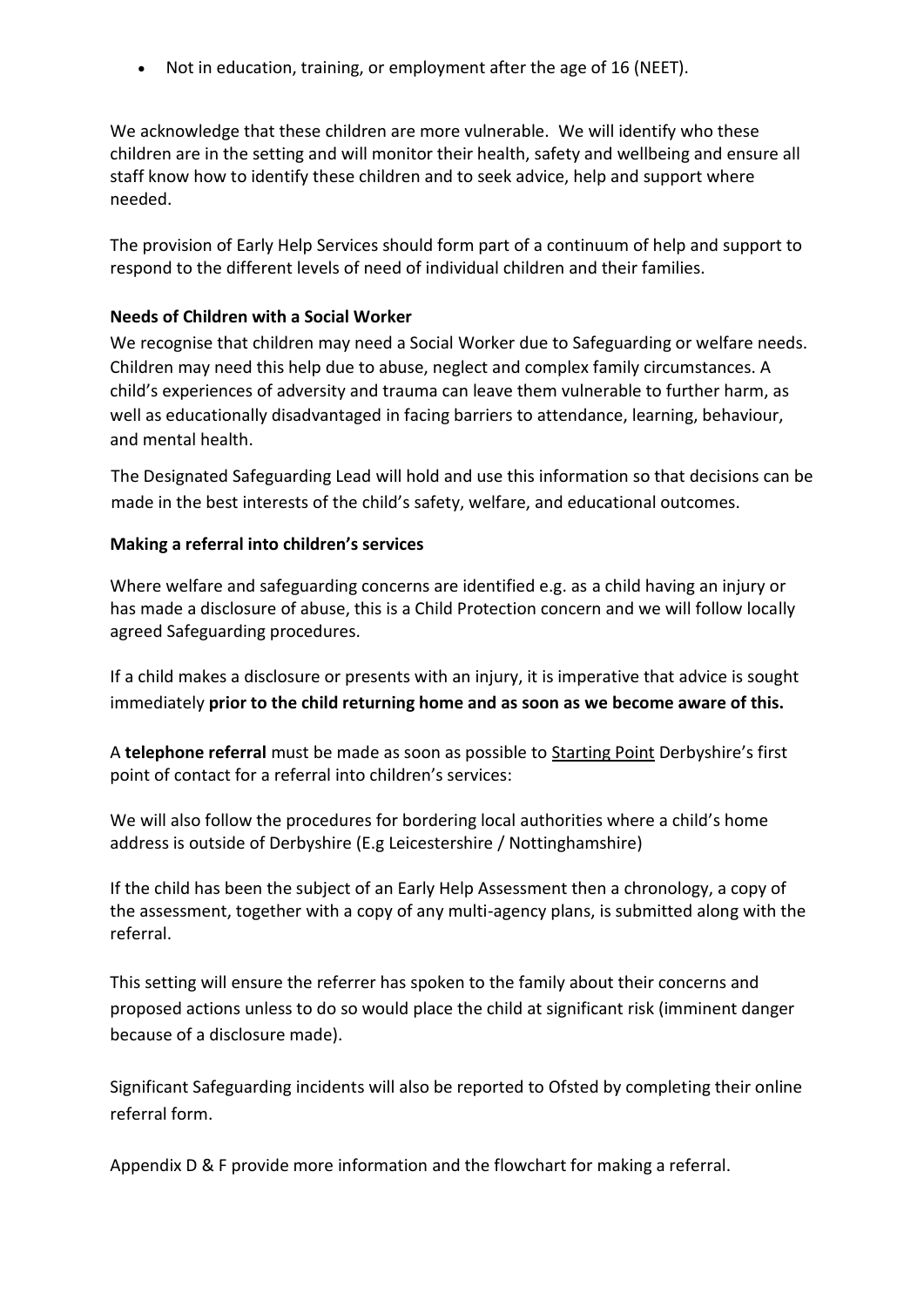Derby Forest School will adhere to the following safer working practices:

- Following safer recruitment and staffing protocols such as checking barred lists, DBS checks and references
- Records and record keeping of personnel who are working and have worked in the setting.
- Having a staff code of conduct
- Managing allegations against staff, and volunteers.
- We will co-operate and provide information in any enquiries from the LADO, police and/or children's social services.
- Using consultation with a schools/setting's human resources department or service.
- Seeking employment legal advice and services where necessary.

We will operate a Single Central Record which will cover all Staff, including Volunteers, frequent Visitors, Students, Agency, and Supply, and in some cases, Contractors providing a service to the setting.

We will ensure that the Single Central Record and supporting personal files are regularly updated and reviewed to meet requirements.

### **Recruitment, Staffing:**

- All interview panels will have at least one member who has undergone Safer Recruitment Training and is up to date and has the necessary skills and knowledge.
- In an interview there will be a minimum of two questions regarding Safeguarding.
- We will investigate any gaps provided in references and will require an explanation for the gaps.
- Provide risk assessments and on the personnel record of any employee who in post does not have a reference or cannot provide one due to length in post.

In the pre recruitment process. We will in all cases check and verify:

- the identity of candidates.
- professional qualifications.
- the right to stay and work in the UK.
- is not subject to a prohibition order issued by the Secretary of State
- References by asking for and following up at least two references.
- Gaps in employment.
- If disqualification by association applies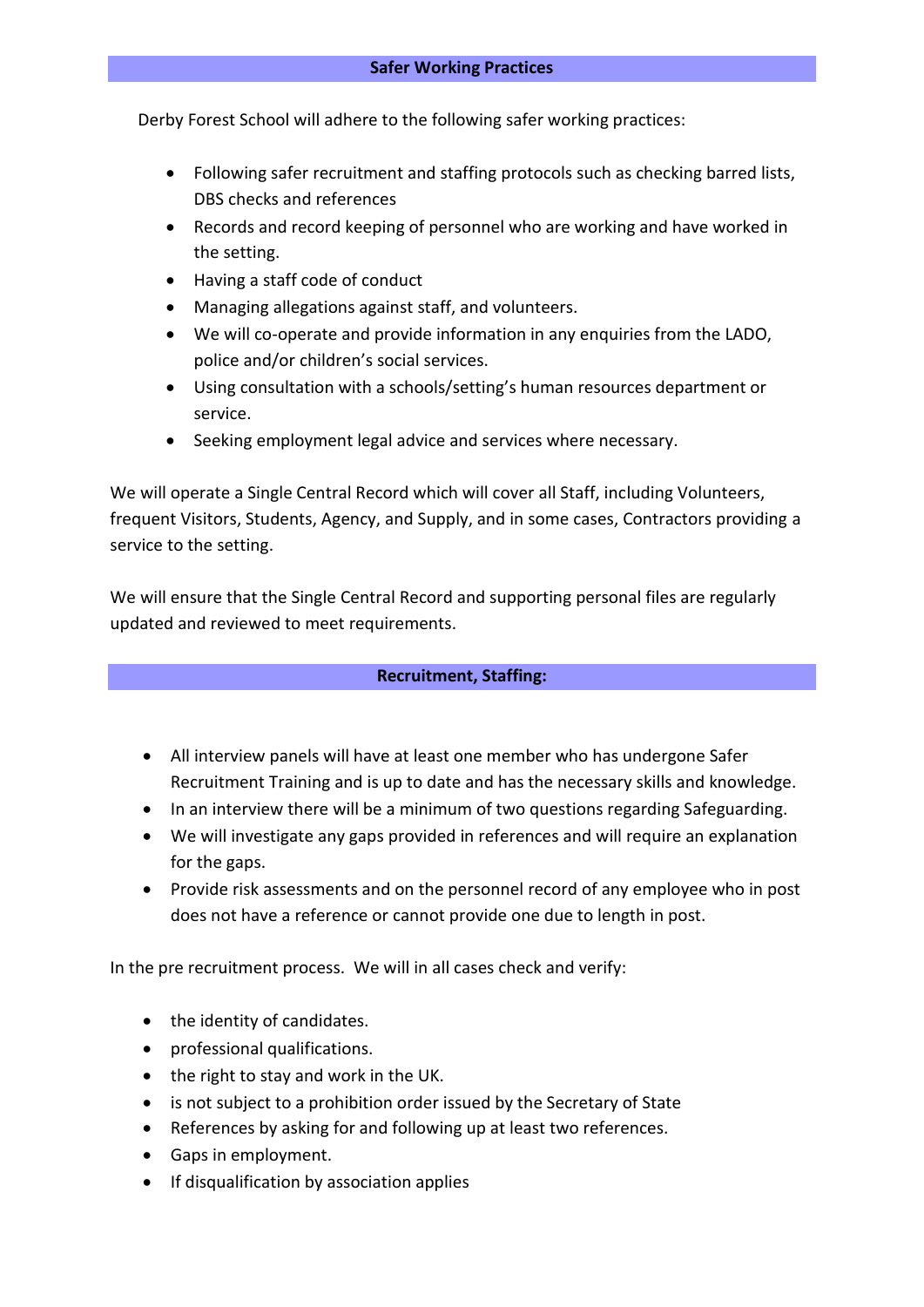The Disclosure and Barring Service (DBS) is available to this setting to help employers make Safer Recruitment decisions

The DBS are responsible for:

- Processing requests for criminal records checks
- Deciding whether it is appropriate for a person to be placed on or removed from a barred list
- Placing or removing people from the DBS Children's Barred list and Adults' Barred list for England, Wales, and Northern Ireland
- Providing an online DBS service

A DBS check will be requested as part of all pre-recruitment checks and permanent staff will be required to join the update service which will be checked by the DSL annually

We will also ensure that we have procedures in place to make a referral to the Disclosure and Barring Service (DBS) if a person in regulated activity has been dismissed, removed due to Safeguarding concerns, or would have been had they not resigned.

# **Overseas checks**

Individuals who have lived or worked outside the UK must undergo the same checks as all other staff in schools or colleges This includes obtaining:

- an enhanced DBS certificate (including barred list information, for those who will be engaging in regulated activity) even if the individual has never been to the UK.
- Any further checks they think appropriate so that any relevant events that occurred outside the UK can be considered.
- Where overseas checks are not available, we will aim to seek alternative methods of checking suitability and or undertake a risk assessment that supports informed decision making on whether to proceed with the appointment.

# **Students/Work Placements**

We will induct all work experience and student teachers and supply them with a copy of Safeguarding and Child Protection policy and any other policies deemed relevant for them to carry out their duties, safely and consistently.

We will use a risk assessment model with the student to determine suitability, and expectations around the placement when commencing, This will include them not participating in providing personal care for children. (e.g toileting / nappy changing) If the student/teacher is over 18 years of age, we will ask for evidence of a recent DBS check and undertake a new one if this is not available.

# **Dealing with allegations against staff, volunteers, and carers**

We will adhere to the procedures set out under 'Allegations Made Against Professionals' (Allegations of Abuse by Teachers and other Staff), this document can be found on the Derby and Derbyshire Safeguarding Children Partnership website.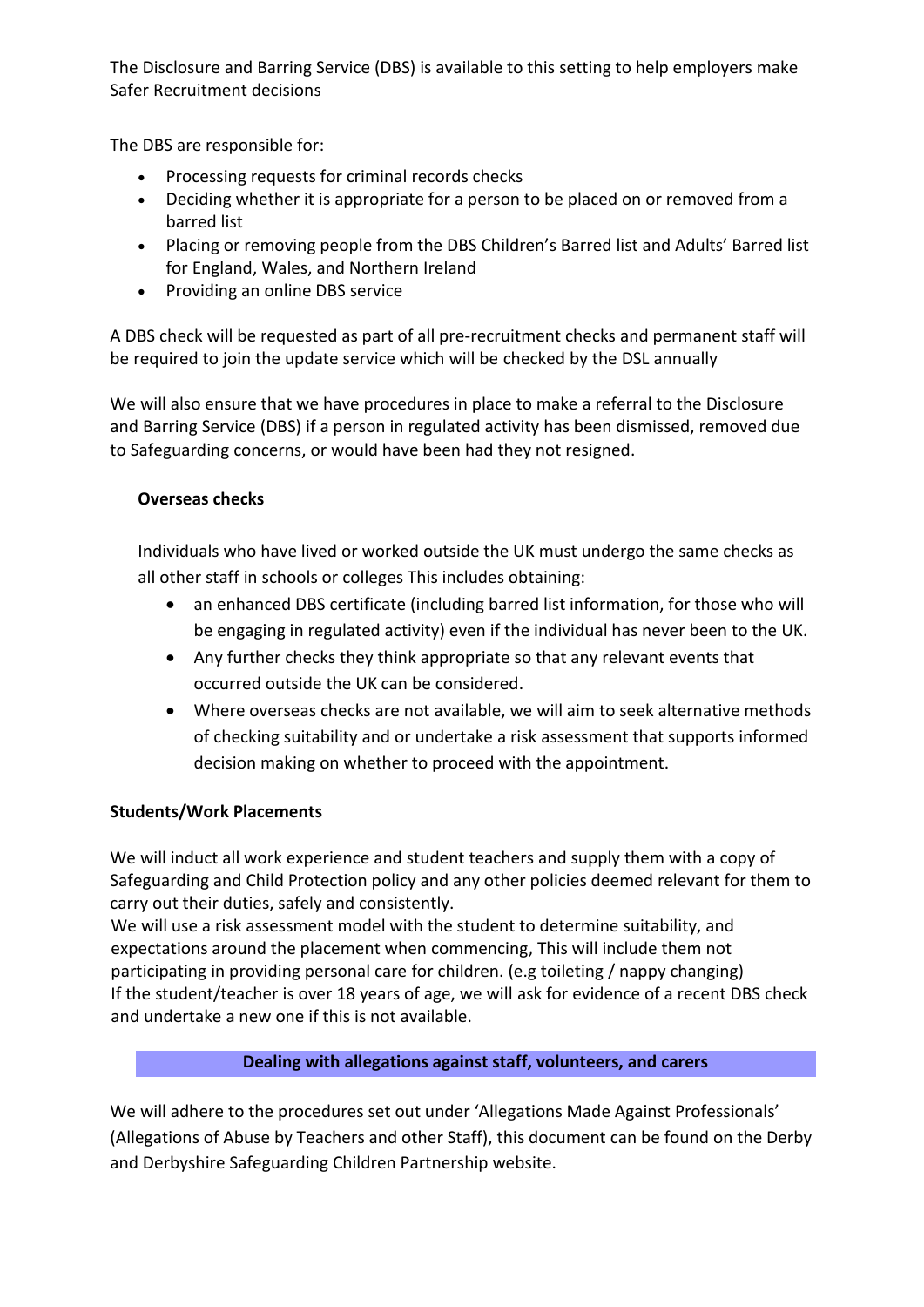If a member of Staff has concerns about another member of Staff, Volunteer, Carer, Student, Supply and Agency Staff, they should follow the procedure outlined in the whistleblowing policy on our website.

We will ensure that the allegations threshold is considered, where it is alleged that anyone working in the school or college that provides education for children under 18 years of age, including supply teachers and volunteers has:

- behaved in a way that has harmed a child or may have harmed a child.
- possibly committed a criminal offence against or related to a child.
- behaved towards a child or children in a way that indicates he or she may pose a risk of harm to children; or
- behaved or may have behaved in a way that indicates they may not be suitable to work with children.

This may also mean a referral to the Police. A referral to the Police will also apply:

- Regardless of whether the school/setting is where the alleged abuse took place.
- To allegations against a staff member who is no longer teaching
- Historical allegations of abuse taking place in the school/setting.

In our considerations where it is felt it meets the criteria, we will make a referral in every case to the Local Authority Designated Lead (LADO), using the [Derby and Derbyshire LADO](http://www.proceduresonline.com/derbyshire/scbs/user_controlled_lcms_area/uploaded_files/Derby%20and%20Derbyshire%20LADO%20referral%20form%20FINAL%20March%202017.docx)  [Referral Form](http://www.proceduresonline.com/derbyshire/scbs/user_controlled_lcms_area/uploaded_files/Derby%20and%20Derbyshire%20LADO%20referral%20form%20FINAL%20March%202017.docx) and that this is done by an appropriate member of the Senior Management Team.

If a report of an allegation/s is determined to be unsubstantiated, unfounded, false or malicious, the DSL will consider if the child who has made the allegation is in need of help or may have been abused by someone else and a referral to Children's Social Care services may be appropriate.

Appendix A – shows the flow chart to be followed where there are allegations or concerns about a staff member

### **Record keeping**

All concerns about a child will be recorded and records kept. This record will be a separate Child Protection/Welfare Record held on a separate file for each child. We will keep separate logs for each child if there is a bullying incident.

All concerns will be recorded clearly and with all decisions, actions taken, outcomes and a confirmation of feedback to the referrer.

We will endeavour to keep centralised records, hold them as private and confidential records but allow access to key staff that is designated in a role to Safeguard children at the setting. We will follow the recommended GDPR guidelines and the Data Protection Act.

We will not destroy any child protection/welfare records including records which hold information on allegations against staff and any other person working in the school or connected to this school/setting.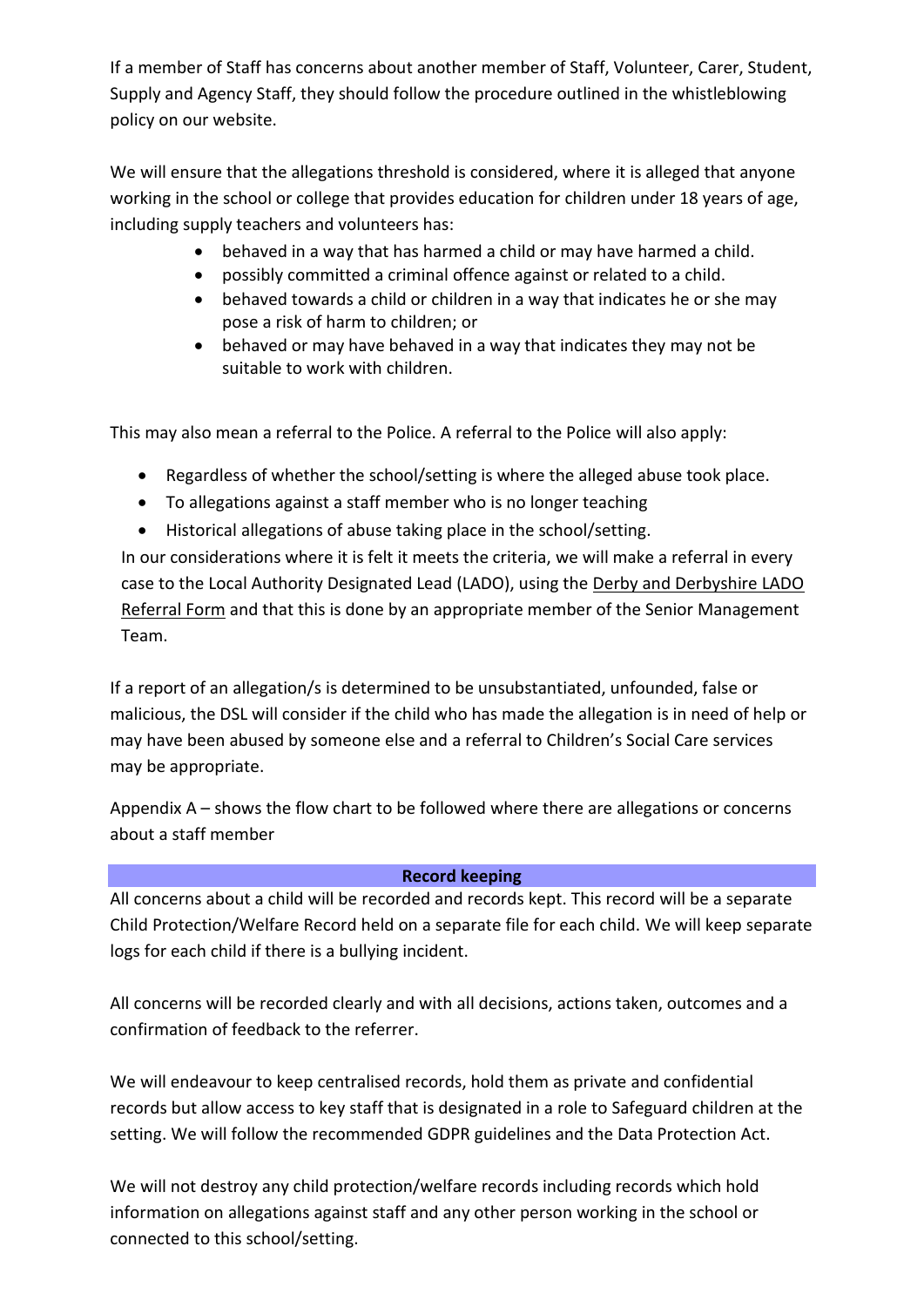#### **Appendix A – Flow chart for when there are allegations / concerns against a staff member**

#### **Derbyshire Local Area Designated Safeguarding Officer (LADO) Process** - **Allegations/Concerns against staff member or persons living on premises where Ofsted registered childcare takes place**



If you have a concern/allegation about a member of staff, (volunteer, student etc) manager, owner, director or committee member (childminders - this includes allegation against yourself, an assistant, a family member or anyone living or working on the premises) who have :-

- Behaved in a way that has harmed a child or may have harmed a child/young person.
- Possibly committed a criminal offence against or related to a child/ young person
- Behaved towards a child/young person in a way that indicates they may pose a risk of harm to a child/young person

**Complete** a "Derby and Derbyshire LADO Referral Form" & send to Allegations Mailbox for Derbyshire within 24 hrs **[professionalallegations@derbyshire.gov.uk](mailto:professionalallegations@derbyshire.gov.uk) [http://derbyshirescbs.proceduresonline.com/docs\\_library.html](http://derbyshirescbs.proceduresonline.com/docs_library.html)**

In all cases, the LADO has an advisory role to establish any next steps for regulatory provision, such as Ofsted registered childcare settings

> **The Local Authority Designated Officer** Assesses whether allegations/concerns meets the criteria and plans a response

Contact Ofsted to report an allegation/concern has been made

> A joint child protection & police response may follow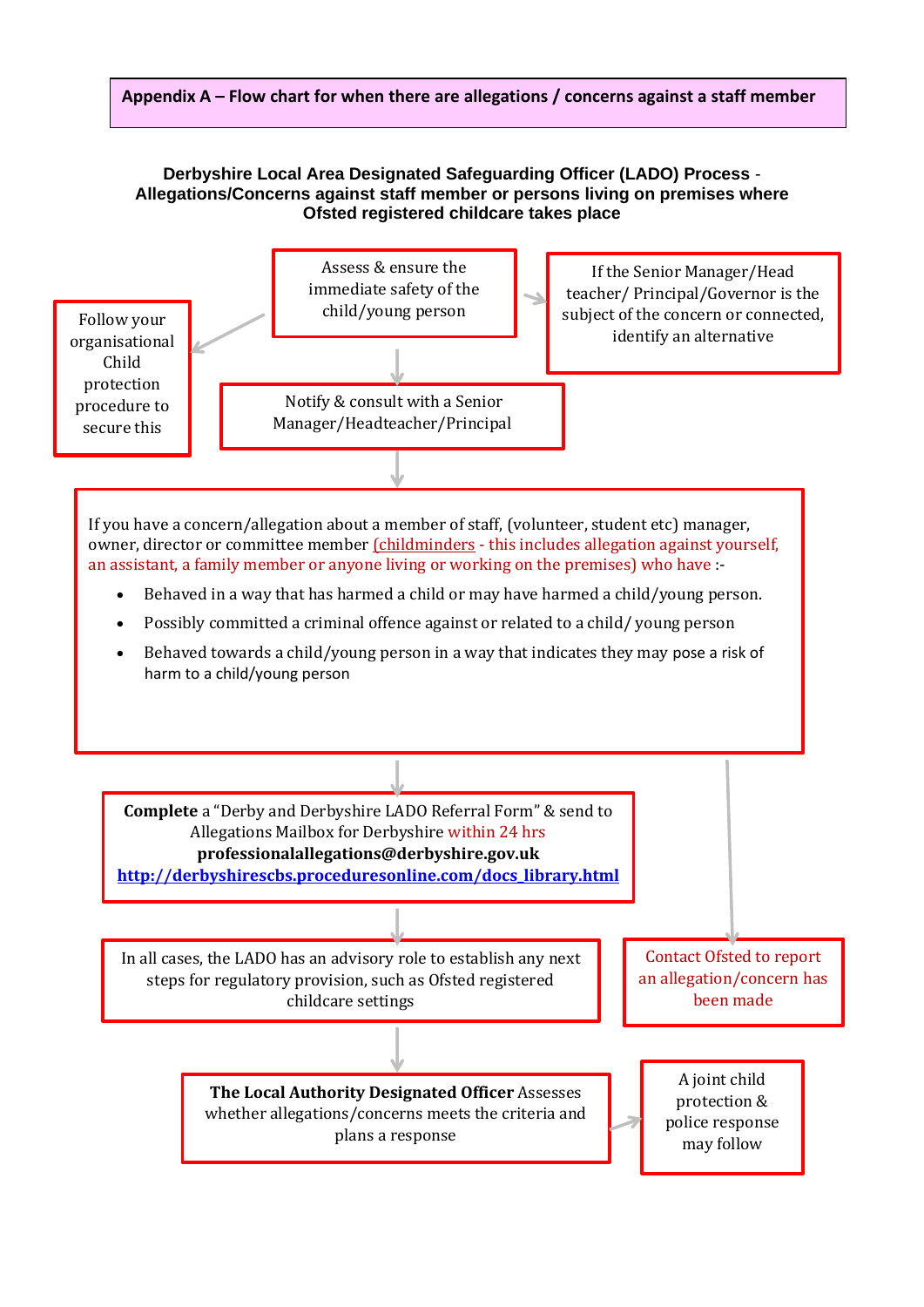- **Physical Abuse -** may involve hitting, shaking, throwing, poisoning, burning/scalding, drowning, suffocating, or otherwise causing physical harm to a child. Physical harm may also be caused when a parent or carer fabricates the symptoms of, or deliberately induces, illness in a child.
- **Emotional Abuse -** is the persistent emotional maltreatment of a child such as to cause severe and persistent adverse effects on the child's emotional development. It may involve conveying to children that they are worthless or unloved, inadequate, or valued only insofar as they meet the needs of another person. It may include not giving the child opportunities to express their views, deliberately silencing them or 'making fun' of what they say or how they communicate. It may feature age or developmentally inappropriate expectations being imposed on children. These may include interactions that are beyond the child's developmental capability, as well as overprotection and limitation of exploration and learning, or preventing the child participating in normal social interaction. It may involve seeing or hearing the illtreatment of another. It may involve serious bullying (including cyber bullying), causing children frequently to feel frightened or in danger, or the exploitation or corruption of children. Some level of emotional abuse is involved in all types of maltreatment of a child, though it may occur alone.
- **Sexual Abuse** and child sexual abuse within the family (CSIF) involves forcing or enticing a child or young person to take part in sexual activities, not necessarily involving a high level of violence, whether or not the child is aware of what is happening. The activities may involve physical contact or non-contact activities, such as involving children in looking at, or in the production of, sexual images, watching sexual activities, encouraging children to behave in sexually inappropriate ways, or grooming a child in preparation for abuse (including via the internet). Sexual abuse is not solely perpetrated by adult males; women can also commit acts of sexual abuse, as can other children.
- **Neglect** is the persistent failure to meet a child's basic physical and/or psychological needs, likely to result in the serious impairment of the child's health or development. It may include a failure to:
- Provide adequate food, clothing, and shelter.
- Protect a child from physical and emotional harm or danger.
- Ensure adequate supervision (including the use of inadequate caregivers); or
- Ensure access to appropriate medical care or treatment.
- Respond to a child's basic emotional needs
- **Bullying** and forms of bullying on and off line including prejudice based and Cyber Bullying is also abusive which will include at least one, if not two, three or all four, of the defined categories of abuse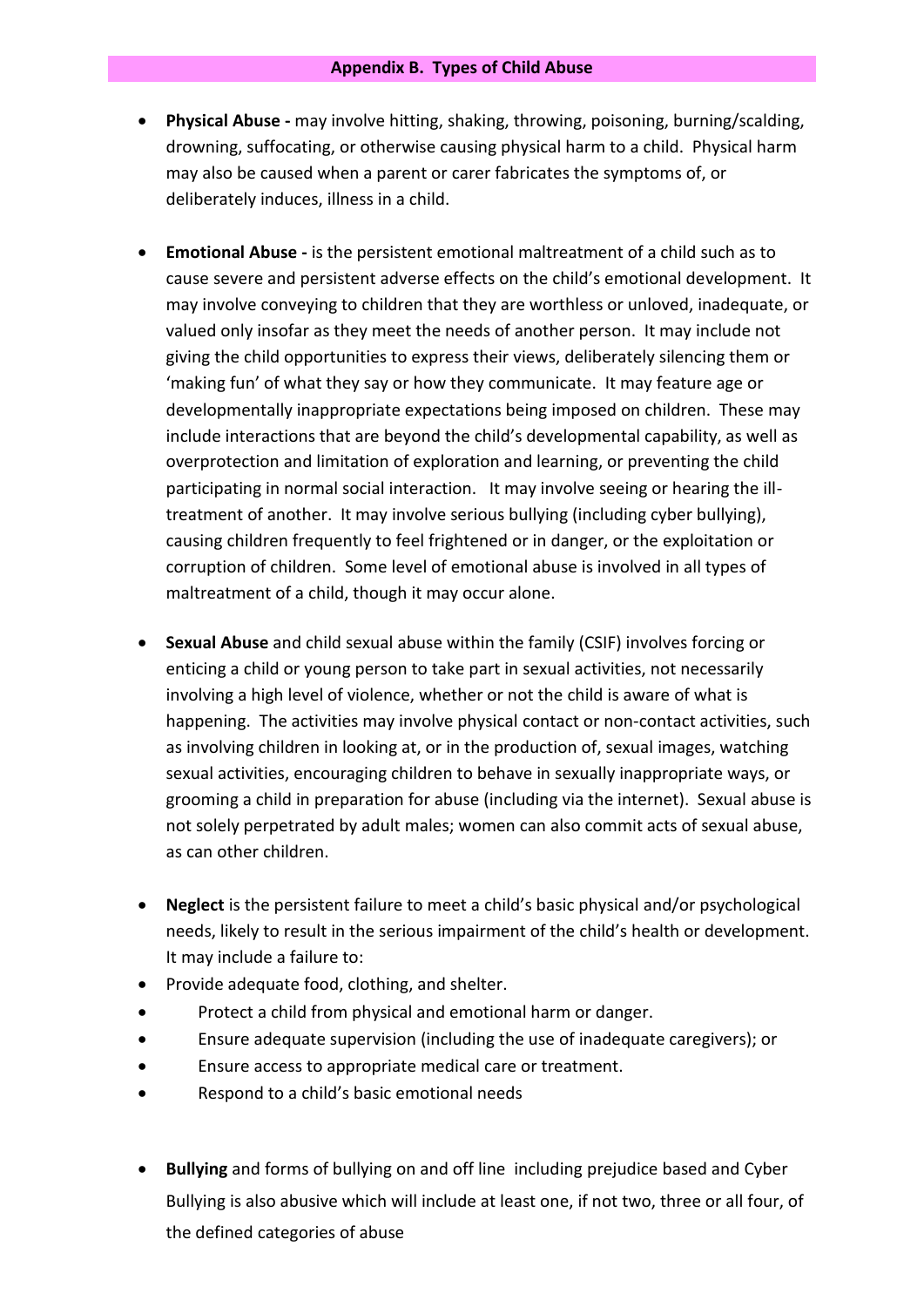#### **Physical Abuse**

Most children will collect cuts and bruises and injuries, and these should always be interpreted in the context of the child's medical / social history, developmental stage and the explanation given. Most accidental bruises are seen over bony parts of the body, e.g. elbows, knees, shins, and are often on the front of the body. Some children, however, will have bruising that is more than likely inflicted rather than accidental.

Important indicators of physical abuse are bruises or injuries that are either unexplained or inconsistent with the explanation given; these can often be visible on the 'soft' parts of the body where accidental injuries are unlikely, e g, cheeks, abdomen, back and buttocks. A delay in seeking medical treatment when it is obviously necessary is also a cause for concern. The physical signs of abuse may include:

- Unexplained bruising, marks, or injuries on any part of the body
- Multiple bruises- in clusters, often on the upper arm, outside of the thigh
- Cigarette burns
- Human bite marks
- Broken bones
- Scalds, with upward splash marks.
- Multiple burns with a clearly demarcated edge.

Changes in behaviour that can also indicate physical abuse:

- Fear of parents being approached for an explanation
- Aggressive behaviour or severe temper outbursts
- Flinching when approached or touched
- Reluctance to get changed, for example in hot weather
- Depression
- Withdrawn behaviour
- Running away from home.

#### **Emotional Abuse**

Emotional abuse can be difficult to identify as there are often no outward physical signs. Indications may be a developmental delay due to a failure to thrive and grow, however, children who appear well-cared for may nevertheless be emotionally abused by being taunted, put down or belittled. They may receive little or no love, affection or attention from their parents or carers. Emotional abuse can also take the form of children not being allowed to mix or play with other children.

Changes in behaviour which can indicate emotional abuse include: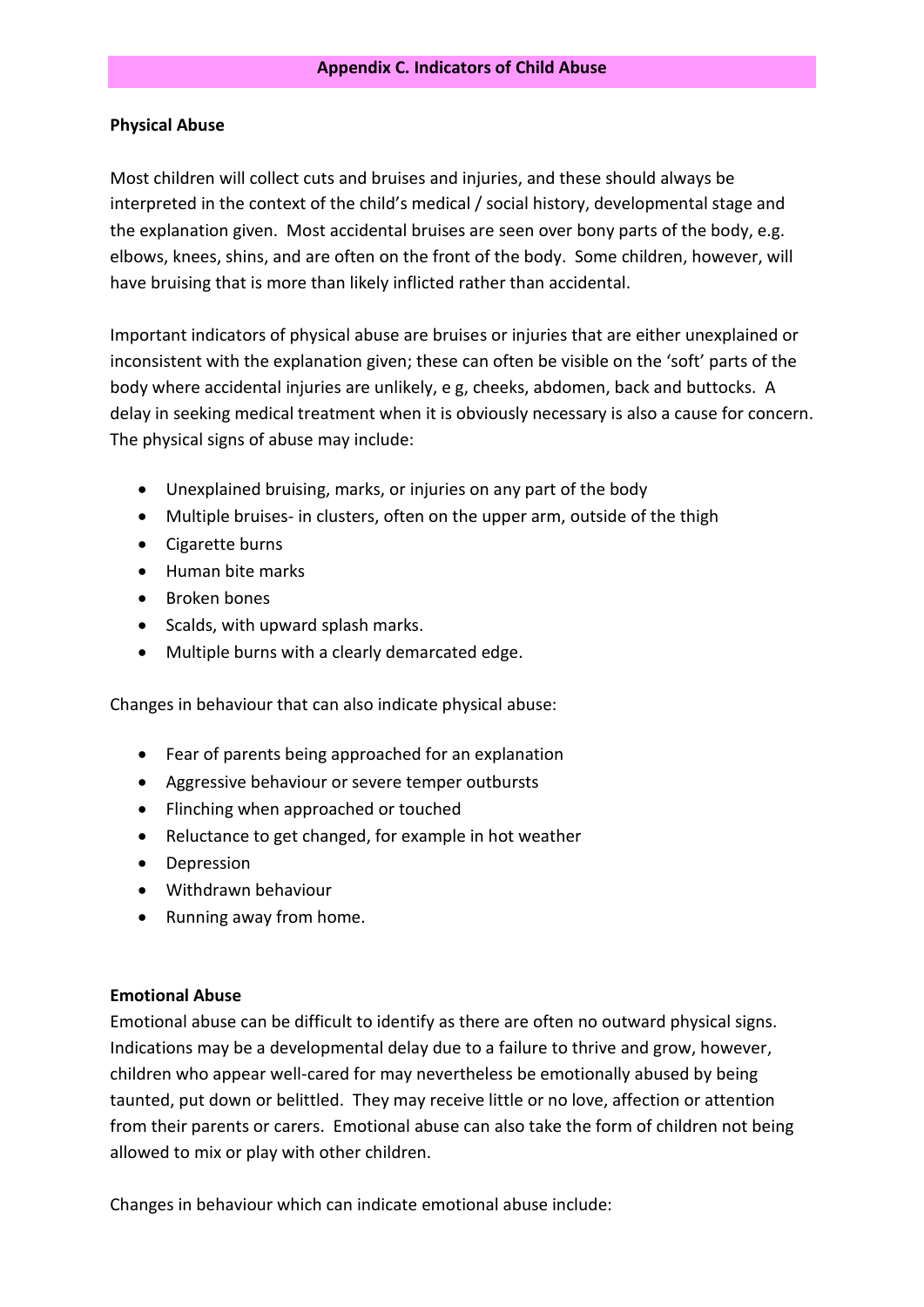- Neurotic behaviour e.g. sulking, hair twisting, rocking
- Being unable to play
- Fear of making mistakes
- Sudden speech disorders
- Self-harm
- Fear of parent being approached regarding their behaviour
- Developmental delay in terms of emotional progress.

## **Sexual Abuse**

It is recognised that there is underreporting of sexual abuse within the family. School / College all staff and volunteers should play a crucial role in identifying / reporting any concerns that they may have through, for example, the observation and play of younger children and understanding the indicators of behaviour in older children which may be underlining of such abuse.

All Staff and volunteers should be aware that adults, who may be men, women, or other children, who use children to meet their own sexual, needs abuse both girls and boys of all ages. Indications of sexual abuse may be physical or from the child's behaviour. In all cases, children who tell about sexual abuse do so because they want it to stop. It is important, therefore, that they are listened to and taken seriously.

The physical signs of sexual abuse may include:

- Pain or itching in the genital area
- Bruising or bleeding near genital area
- Sexually transmitted disease
- Vaginal discharge or infection
- Stomach pains
- Discomfort when walking or sitting down
- Pregnancy.

Changes in behaviour which can also indicate sexual abuse include:

- Sudden or unexplained changes in behaviour e.g. becoming aggressive or withdrawn
- Fear of being left with a specific person or group of people
- Having nightmares
- Running away from home
- Sexual knowledge which is beyond their age, or developmental level
- Sexual drawings or language
- Bedwetting
- Eating problems such as overeating or anorexia
- Self-harm or mutilation, sometimes leading to suicide attempts
- Saying they have secrets they cannot tell anyone about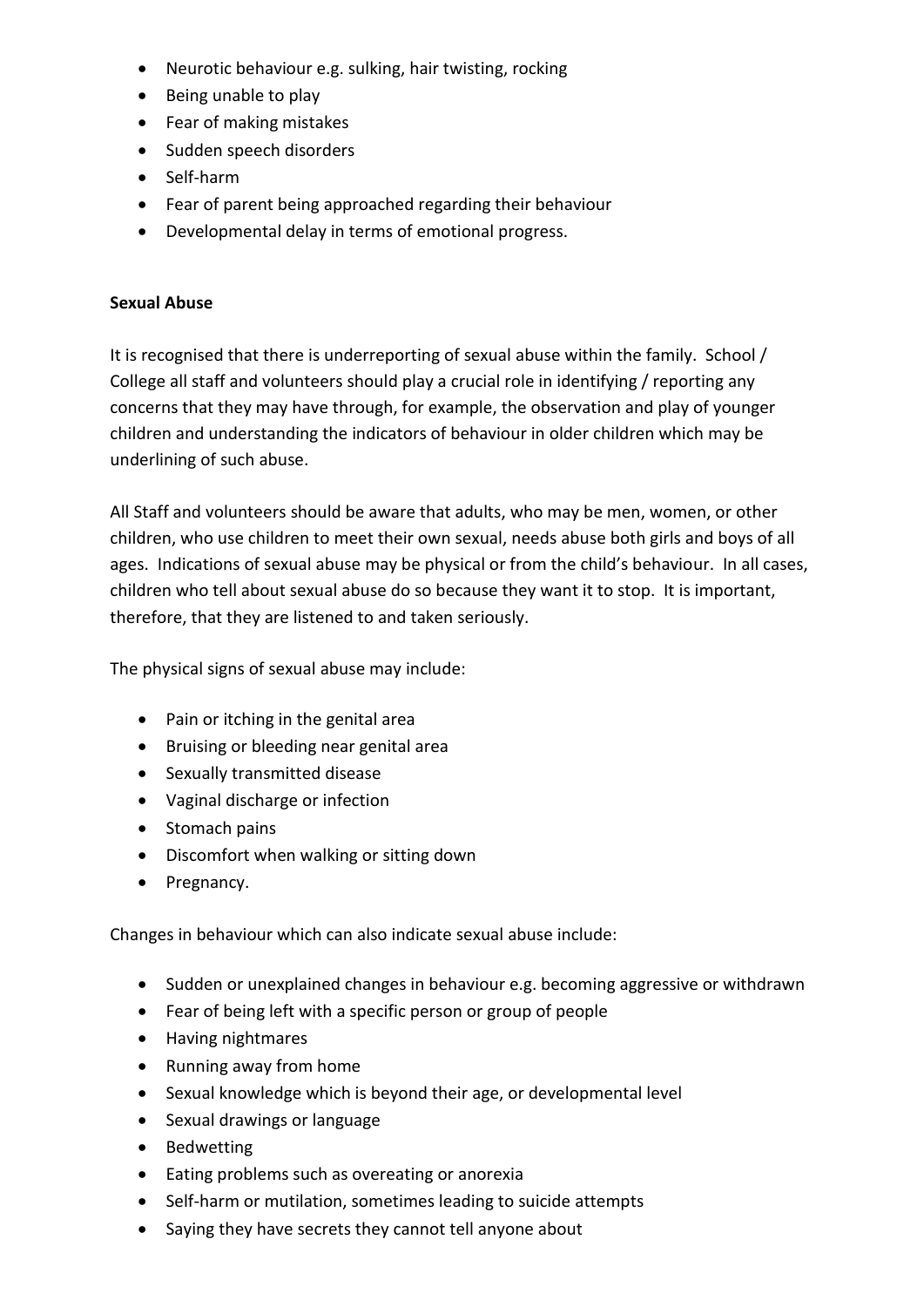- Substance or drug abuse
- Suddenly having unexplained sources of money
- Not allowed to have friends (particularly in adolescence)
- Acting in a sexually explicit way towards adults.

#### **Neglect**

It can be difficult to recognise Neglect, however its effects can be long term and damaging for children.

The physical signs of neglect may include:

- Being constantly dirty or 'smelly'.
- Constant hunger, sometimes stealing food from other children.
- Losing weight or being constantly underweight.
- Inappropriate or dirty clothing.

Neglect may be indicated by changes in behaviour which may include:

- Mentioning being left alone or unsupervised.
- Not having many friends.
- Complaining of being tired all the time.
- Not requesting medical assistance and/or failing to attend appointments.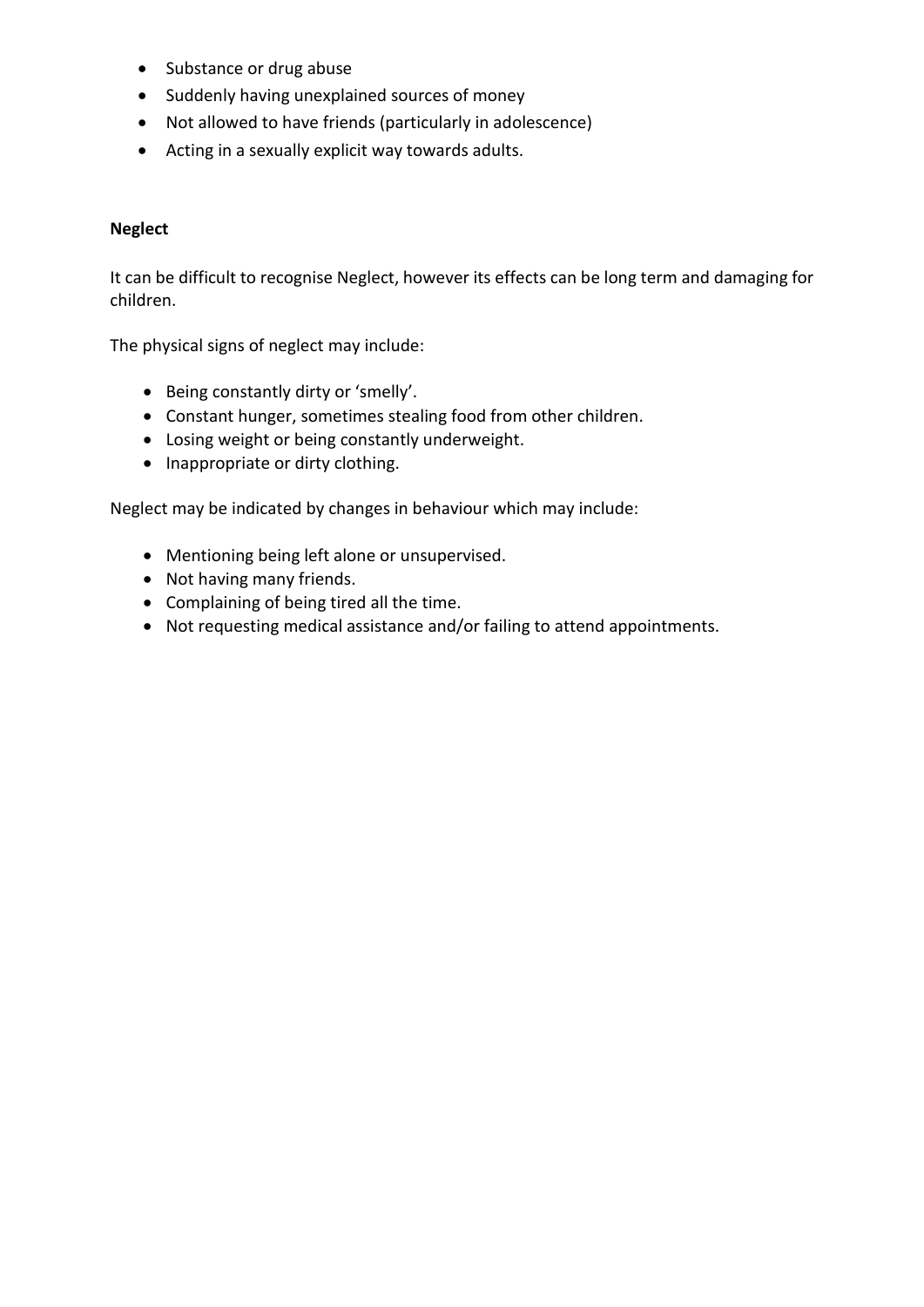#### **Essential information to include when making a referral:**

- Full names and dates of birth for the child and other members of the family.
- Address and daytime phone numbers for the parents, including mobile.
- The child's address and phone number.
- Whereabouts of the child (and siblings).
- Child and family's ethnic origin.
- Child and family's main language.
- Actions taken and people contacted.
- Special needs of the child, including need for an accredited interpreter, accredited sign language interpreter or other language support.
- A clear indication of the family's knowledge of the referral and whether they have consented to the sharing of confidential information.
- The details of the person making the referral.

Other information that may be essential.

- Addresses of wider family members.
- Previous addresses of the family.
- Schools and nurseries attended by the child and others in the household.
- Name, address & phone number of GP/Midwife/Health Visitor/School Nurse.
- Hospital ward/consultant/Named nurse and dates of admission/discharge.
- Details of other children who may be in contact with the alleged abuser.
- Details of other practitioners involved with the family.
- Child's legal status and anyone not already mentioned who has parental responsibility.
- History of previous concerns and any previous or current early help assessments completed.
- Any other information that is likely to impact on the undertaking of an assessment or [Section 47 Enquiry.](http://trixresources.proceduresonline.com/nat_key/keywords/sec_47_enq.html)
- Any other information that may put a worker at risk e.g.- dogs, weapons.

Where there is a difference of professional opinion around the referral and / or any steps taken by Starting Point, we will escalate our concerns including into Starting Point, asking to speak to a Starting Point manager.

Phone referrals must be followed up in writing within 48 hours.

### **Making a Referral**

Before a referral is made into front door services e.g.- Starting Point Derbyshire, First Contact Derby, if the information is not about immediate concerns for the health, safety and or wellbeing of a child, consideration must be given to: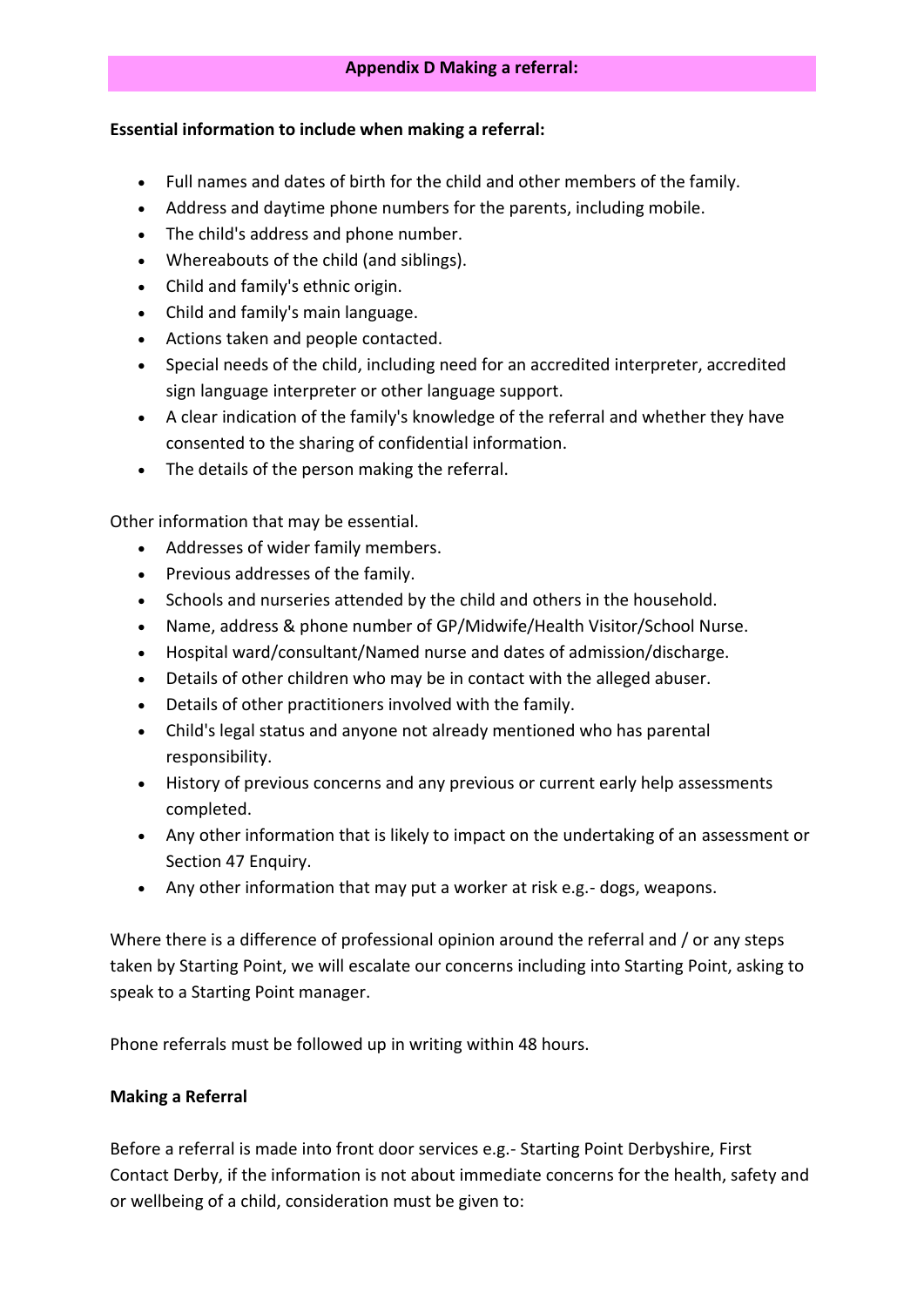- Undertaking an early help assessment
- Using and evidencing the current threshold document\* available to all practitioners and which is found on the partnership website : [https://derbyshirescbs.proceduresonline.com/docs\\_library.html](https://derbyshirescbs.proceduresonline.com/docs_library.html)

### **\*Practice Examples**

#### **Level 1 - Universal Open Access to Provision**

Unborn babies, children and young people who make good overall progress in most areas of development and receive appropriate universal services, such as health care and education. They may also use leisure and play facilities, housing, or voluntary services.

#### **Level 2 - Emerging Needs**

Unborn babies, children, and young people whose needs require some extra co-ordinated support from more than one agency. These services should work together to agree what extra help may be needed to support a child or young person at an early stage. There is no need for intensive or specialist services.

#### **Level 3 - Intensive**

Vulnerable unborn babies, children, and young people and those who have a disability. Children and young people whose needs are more complex. This refers to the range, depth, or significance of the needs. A number of these indicators would need to be present to indicate need at a level 3 criteria.

More than one service is likely to become involved. It is expected that the updated early help assessment will provide clear analysis and rationale for both the family and other services that Level 3 Intensive threshold has now been met.

If it was considered that the team around the family (TAF) plan had not met the child or family's emerging needs and that threshold for Level 3 intervention was met, consideration would be given to the role of intensive services being offered through children's services early help team or the completion of a single assessment by a qualified social worker.

### **Level 4 - Specialist**

Unborn babies, babies, children, young people, and families whose needs are complex and enduring and cross many domains. More than one service is normally involved, with all professionals involved on a statutory basis with qualified social workers as the professional leads. It is usually Local Authority Children's Social Care who act as the lead agency.

### **Confidentiality**

The safety and welfare of the child overrides all other considerations, including the following:

- Confidentiality.
- The gathering of evidence.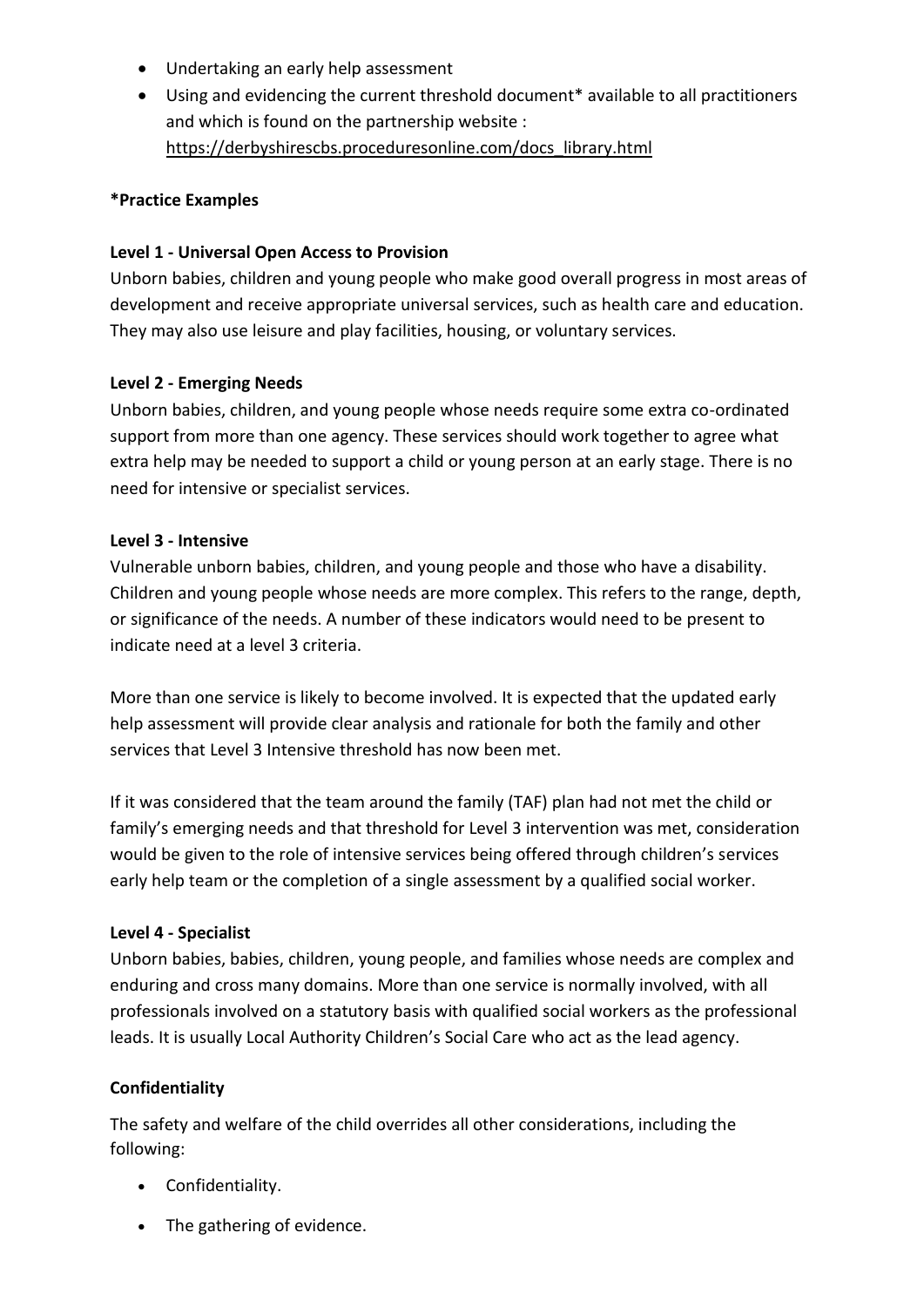• Commitment or loyalty to relatives, friends, or colleagues.

The overriding consideration must be the protection of the child - for this reason, absolute confidentiality cannot and should not be promised to anyone.

#### **Listening to the Child**

If the child makes an allegation or discloses information which raises concern about Significant Harm, the initial response should be limited to listening carefully to what the child says to:

- Clarify the concerns.
- Offer reassurance about how s/he will be kept safe.
- Explain that the information will be passed to Children's Social Care and/or the Police.

If a child is freely recalling events, the response should be to listen, rather than stop the child; however, it is important that the child should not be asked to repeat the information to a colleague or asked to write the information down.

If the child has an injury but no explanation is volunteered, it is acceptable to enquire how the injury was sustained. A body map diagram may be used but it is not acceptable to take photographs.

However, the child must not be pressed for information, led, or cross-examined or given false assurances of absolute confidentiality. Such well-intentioned actions could prejudice police investigations, especially in cases of Sexual Abuse.

A record of all conversations, (including the timings, the setting, those present, as well as what was said by all parties) and actions must be kept.

No enquiries or investigations may be initiated without the authority of the Children's Social Care or the Police.

If the child can understand the significance and consequences of making a referral, he/she should be asked her/his views by the referring practitioner.

Whilst the child's views should be considered, it remains the responsibility of the practitioner to take whatever action is required to ensure the safety of that child and any other children.

### **Parental Consultation**

Practitioners should, in general, discuss concerns with the family and, where possible inform them that they are making a referral unless this may, either by delay or the behavioural response it prompts or for any other reason, place the child at increased risk of Significant Harm.

Situations where it **would not** be appropriate to inform family members prior to referral include where:

• Discussion would put a child at risk of Significant Harm.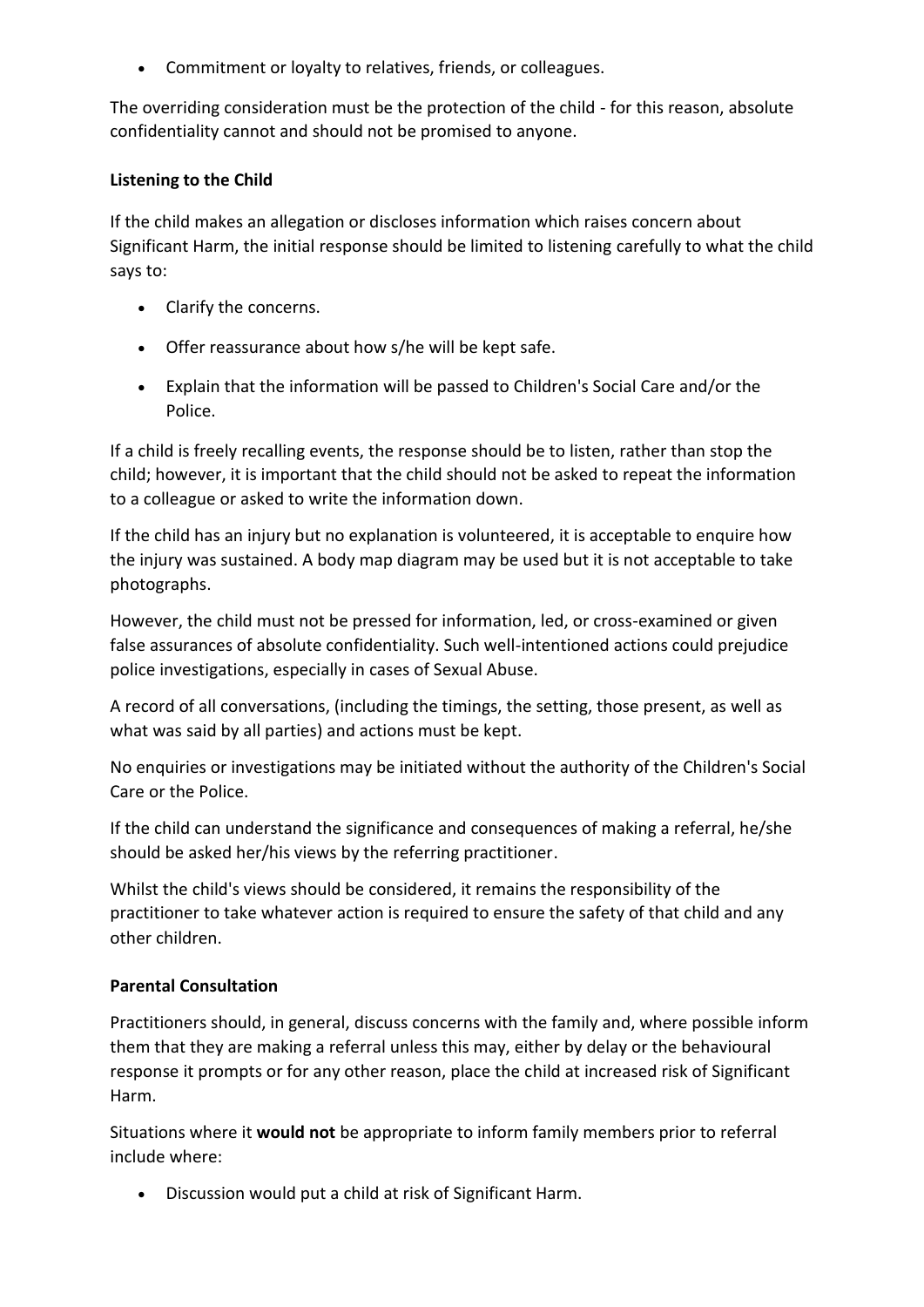- There is evidence to suggest that involving the parents / caregivers would impede the police investigation and / or Children and Families Services enquiry.
- Where there are concerns that a child may have been conceived as a result of an incestuous relationship or intra-familial sexual abuse.
- Complex (multiple or organized) abuse is suspected.
- Fabricated or induced illness is suspected.
- To contact parents / caregivers would place you or others at risk.
- Discussion would place one parent at risk of harm, for example. in cases of domestic abuse.
- It is not possible to contact parents / caregivers without causing undue delay in making the referral.
- Where there are concerns about a possible forced marriage or honor-based violence.
- An allegation is made that a child under 13 has been involved in penetrative sex or other intimate sexual activity.

#### **Reporting to Ofsted**

• Significant Safeguarding incidents will also be reported to Ofsted by using their referral form:<https://www.gov.uk/guidance/report-a-serious-childcare-incident>

Appendix F shows flowchart to be followed where there are concerns about Child Protection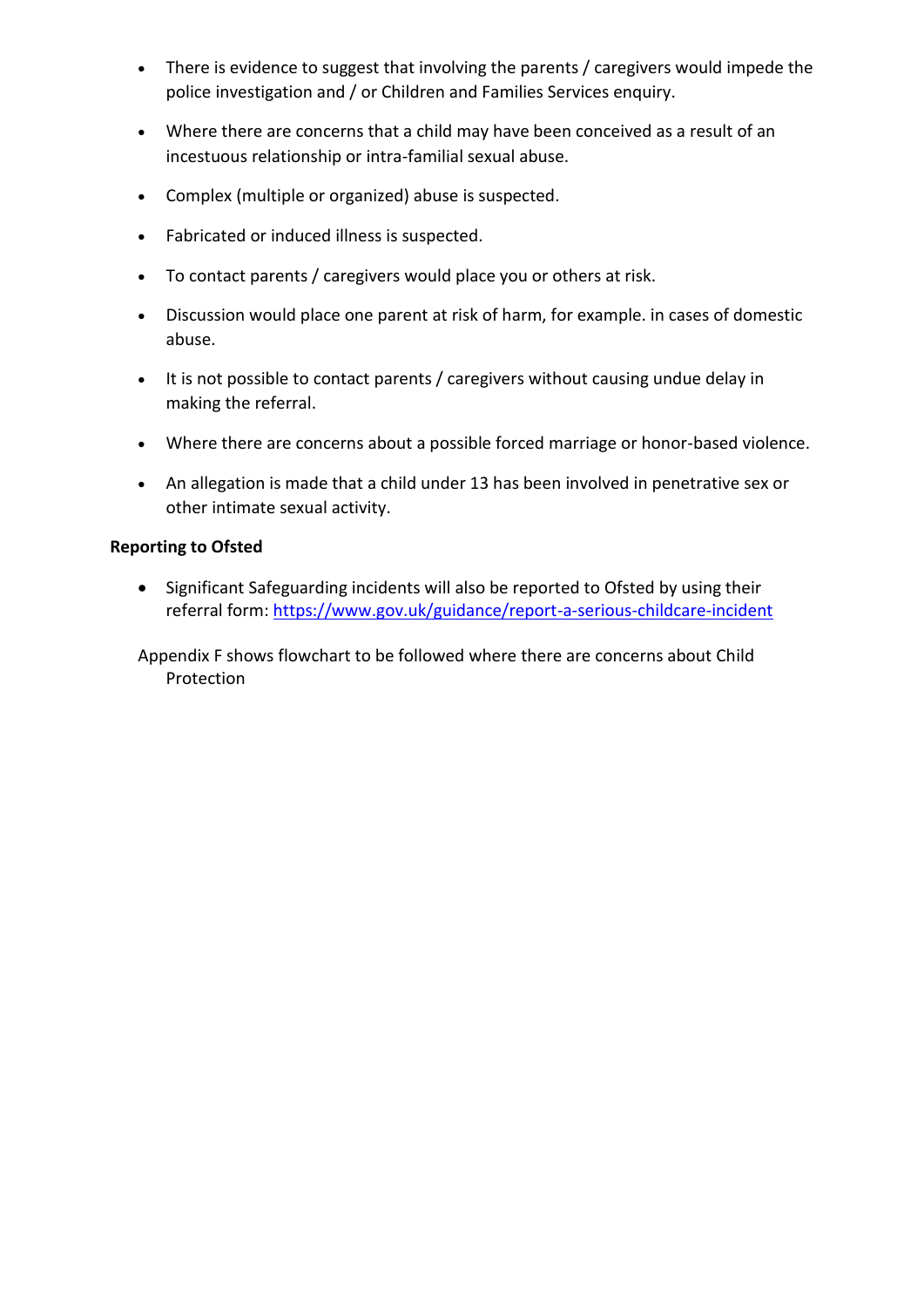#### **Appendix E: Important Contact Details**

Derbyshire Call Derbyshire (Starting Point): Tel: 01629 533190 24/7, 365 days per week Derbyshire contact and referral service for concerns that a child/adult over 18 is suffering or at risk of significant harm.

| All other requests for support for children and their families use an on-line referral form |                   |
|---------------------------------------------------------------------------------------------|-------------------|
| www.derbyshire.gov.uk/startingpoint                                                         |                   |
| <b>Starting Point Professionals Advice line Children:</b>                                   | Tel: 01629 535353 |

Derby City First Contact Team: Tel: 01332 641172

LADO Derby and Derbyshire (Local Authority Designated Officer – allegations about staff / volunteers): [Professional.Allegations@derbyshire.gov.uk](mailto:Professional.Allegations@derbyshire.gov.uk)

Where a child's home address is outside of Derbyshire Boundaries we must also report to the relevant local authority. Our main neighbouring local authorities are: Nottinghamshire 0300 500 8080

Derby City 01332 641172

Leicestershire 0116 305 0005

Ofsted must also be informed as soon as practical of any incident requiring notification and in any case within 14 days[: https://www.gov.uk/guidance/report-a-serious-childcare-incident](https://www.gov.uk/guidance/report-a-serious-childcare-incident)

When to contact the Police: [https://schoolsnet.derbyshire.gov.uk/keeping-children-safe-in](https://schoolsnet.derbyshire.gov.uk/keeping-children-safe-in-education/safeguarding-policies-guidance-and-protocols/when-to-contact-the-police.aspx)[education/safeguarding-policies-guidance-and-protocols/when-to-contact-the-police.aspx](https://schoolsnet.derbyshire.gov.uk/keeping-children-safe-in-education/safeguarding-policies-guidance-and-protocols/when-to-contact-the-police.aspx)

Police Non-emergencies: 101

**Cyber Crime**[: www.saferderbyshire.gov.uk/cyberchoices](http://www.saferderbyshire.gov.uk/cyberchoices)

#### **Prevent:**

Making a Prevent referral Derby & Derbyshire: [www.saferderbyshire.gov.uk/preventreferral](http://www.saferderbyshire.gov.uk/preventreferral)

Contact the lead officer for Prevent at Derbyshire County Council: 01629 538473